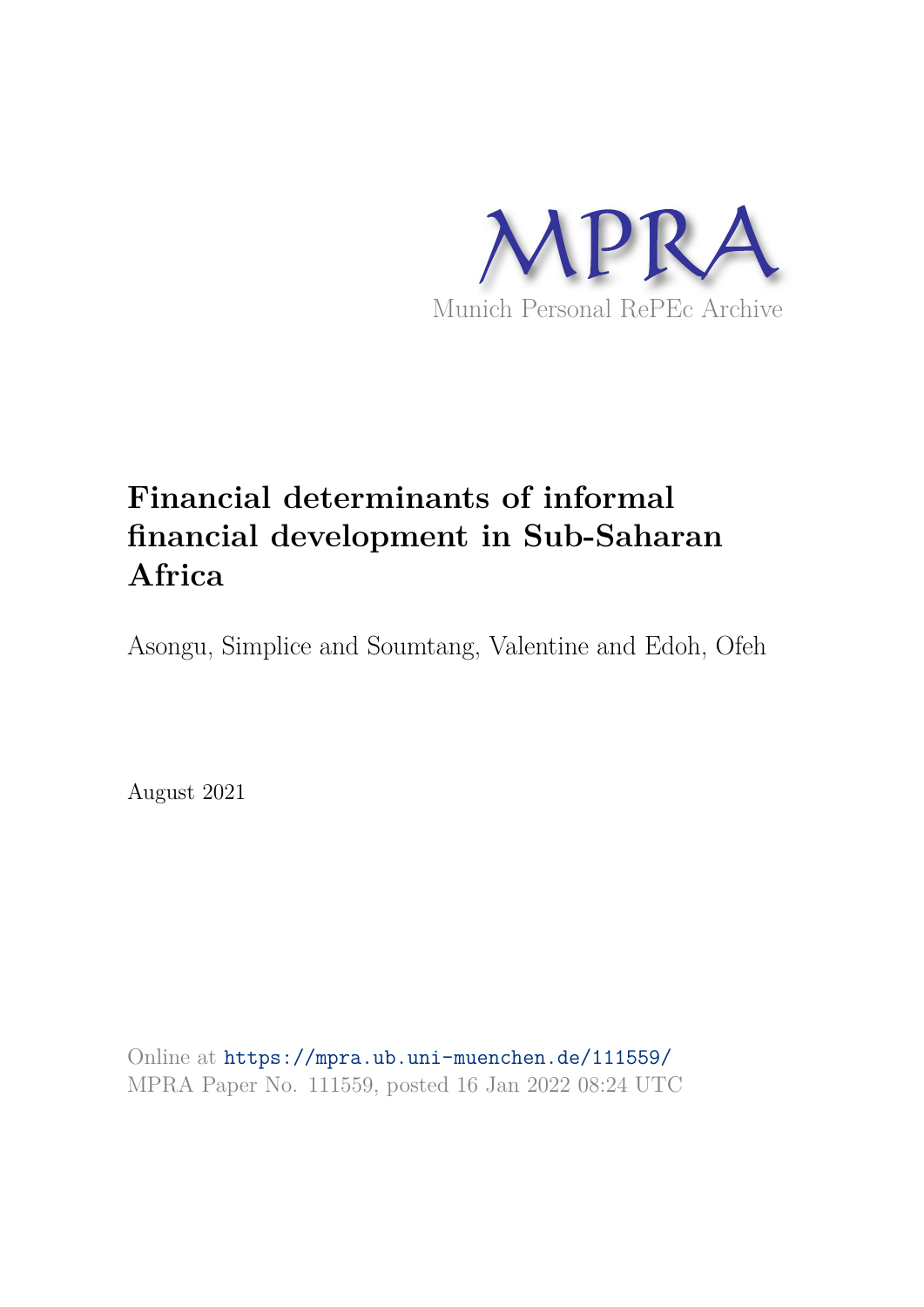# A G D I Working Paper

# WP/21/077

# **Financial determinants of informal financial development in Sub-Saharan Africa**

**Simplice A. Asongu** 

African Governance and Development Institute, P.O. Box: 8413, Yaoundé, Cameroon. E-mails[:asongusimplice@yahoo.com/asongus@afridev.org](mailto:asongusimplice@yahoo.com)

> **Valentine B. Soumtang**  Faculty of Economics and Management, University of Yaoundé II, Cameroon. E-mail: [valentinebime@yahoo.com](mailto:valentinebime@yahoo.com)

## **Ofeh M. Edoh**

Association for Promoting Women in Research and Development in Africa (ASPROWORDA), Cameroon. E-mails: [marilynedoh@gmail.com](mailto:marilynedoh@gmail.com) / [edohmarilyn@asproworda.org](mailto:edohmarilyn@asproworda.org)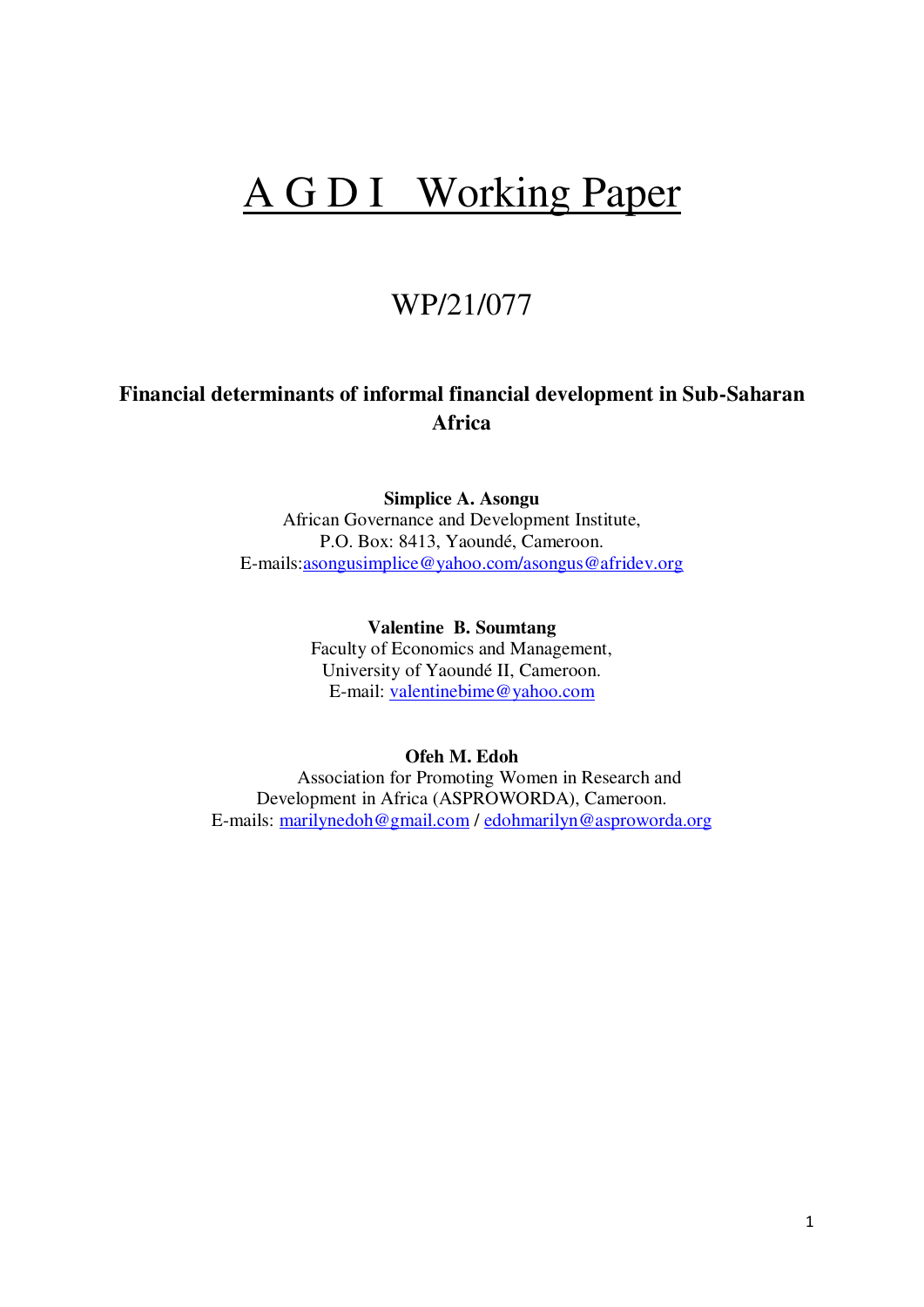Research Department

#### **Financial determinants of informal financial development in Sub-Saharan Africa**

**Simplice A. Asongu, Valentine B. Soumtang & Ofeh M. Edoh** 

August 2021

#### **Abstract**

This study assesses financial determinants of informal financial sector development in 48 Sub-Saharan African countries for the period 1995-2017. Quantile regressions are used as the empirical strategy which enables the study to assess the determinants throughout the conditional distribution of informal sector development dynamics. The following financial determinants affect informal financial development and financial informalization differently in terms of magnitude and sign: bank overhead costs; net internet margin; bank concentration; return on equity; bank cost to income ratio; financial stability; loans from non-resident banks; offshore bank deposits and remittances. The determinants are presented from a plethora of perspectives, *inter alia*: U-Shape, S-Shape and positive or negative thresholds. The study not only provides a practical way by which to assess the incidence of financial determinants on informal financial sector development, but also provides financial instruments by which informal financial development can be curbed.

*Keywords*: Informal finance; financial development; Africa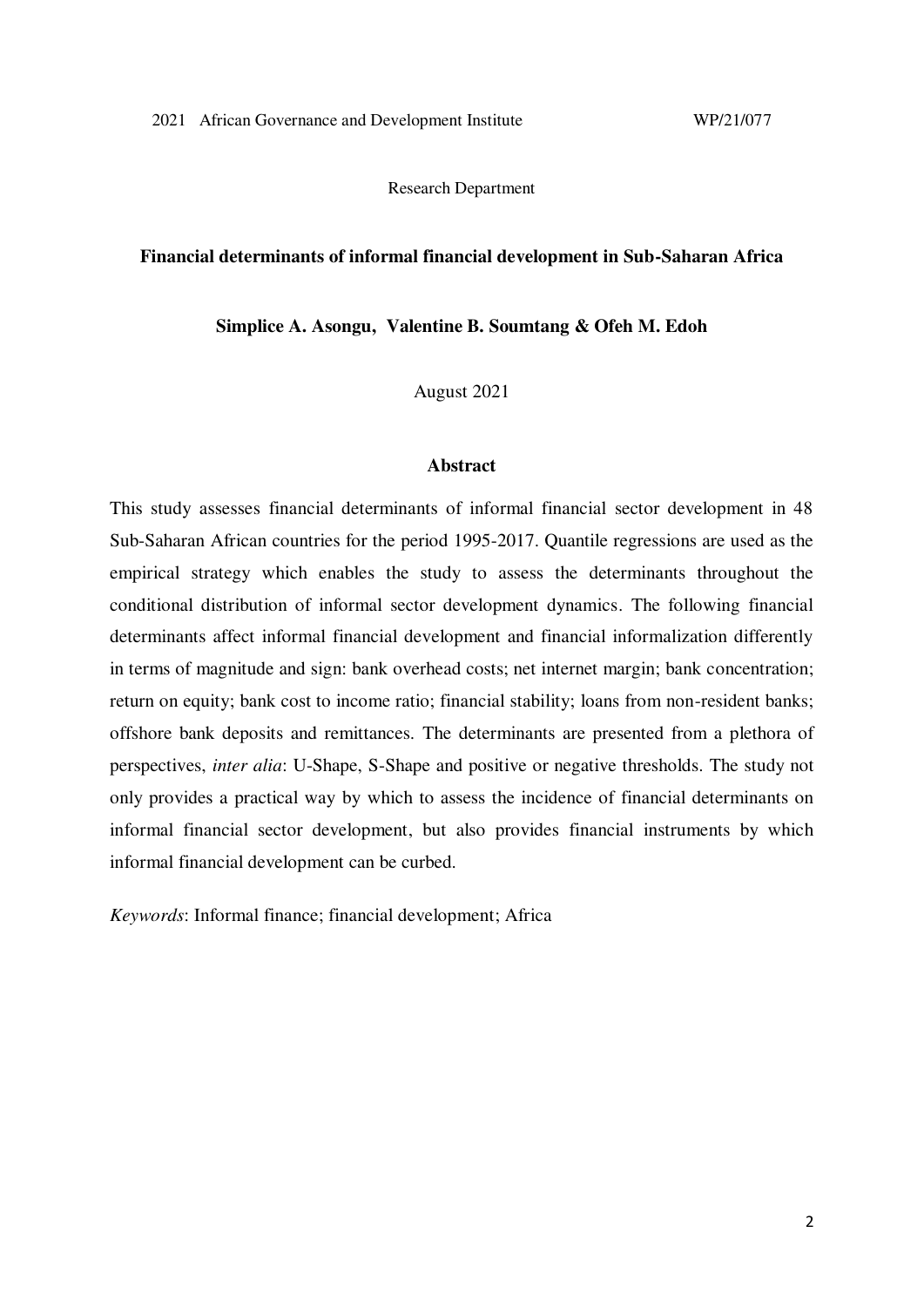#### **1. Introduction**

This study is motivated by two main strands in the scholarly and policy literature, notably: the role of informal finance in the economy and gaps in the literature. The two points are expanded in turn. First, the informal financial sector still represents a substantial part of the financial system in Africa, not least, because most of the adult population does not yet have bank accounts in formal financial institutions and by extension, recourse to informal financial mechanisms in borrowing and saving (Klapper & Singer, 2015; Tchamyou et al., 2019). Moreover, according to Aryeetey (2008), many analysts and scholars understand informal finance as an effect of a formal financial system that is inadequate and therefore, reforms in the financial sectors are expected to engender a decline in the influence of the informal financial sector. According to the author, "*transformation of the informal financial sector can take place if it is driven by a need to increase access to the resources of the formal financial sector* "(Aryeetey, 2008, p. 6). Building on this narrative, the purpose of this study is to assess formal financial sector determinants of the informal financial sector, not least, because of the need to fill an apparent gap in the attendant literature.

Second, as substantiated or critically engaged in Section 2, the corresponding formal and informal finance literature has not focused on the problem statement being considered in this study. Moreover, in this study, the concepts of informal financial development and financial informalization are conceived, defined and measured building on a disentanglement of the financial system in order to articulate the formal, semi-formal, informal and non-formal financial sectors. Informal financial development is understood as the progress of the informal financial sector relative to other economic sectors while financial sector informalization is defined as the progress of the informal financial sector to the detriment of the formal and semi-formal financial sectors (Asongu, 2015). Hence, the study also provides a practical way by which to assess the incidence of indicators of the formal financial system on the informal financial sector.

 The rest of the study is organized as follows. The literature review is covered in Section 2 while the data and methodology are discussed in Section 3. The empirical results are provided in Section 4 while Section 5 concludes with future research directions.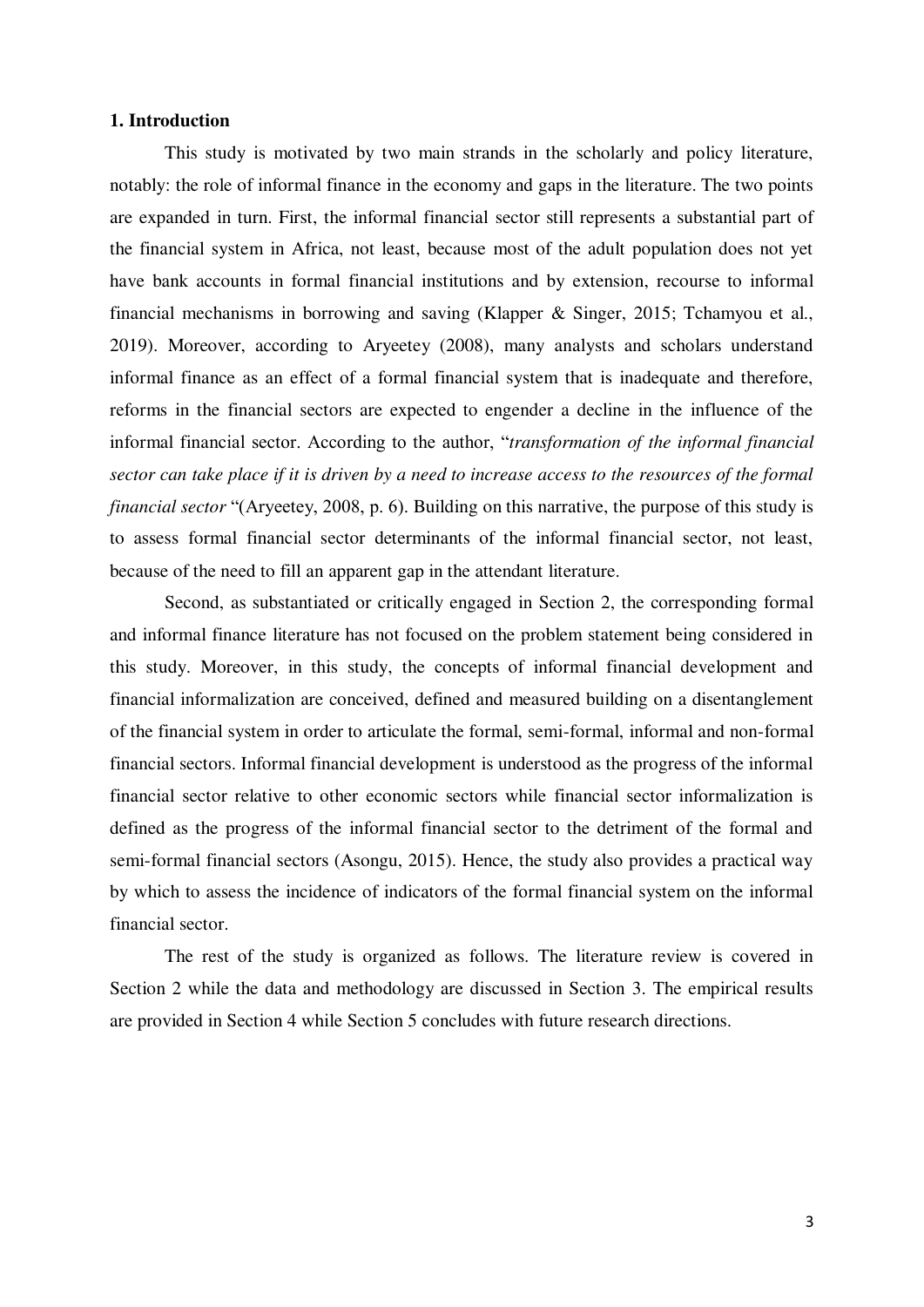#### **2. Review of the literature**

 $\overline{a}$ 

Financial development is recognized in the literature as a factor of development because of its effects in terms of faster growth and better allocative efficiency. To this end, works have most often focused on formal finance. However, the development gap that exists between different countries can be justified by the existence and role played by informal financial systems in some countries (Ullah, 2019). Indeed, the economic system of several developing countries is heavily dominated by an informal financial system due to their institutional specificities. To this effect, Steel et al. (1997) explain that there are two main reasons that can justify the existence of the informal sector. First, excessive state intervention leads to underdeveloped financial systems. Secondly, formal banks are faced with costly procedures and problematic management, which contributes to poor access to credit; this in turn contributes to a sharp rise in informal finance. In relation to this aspect, studies on informal finance focus on the different theories behind this concept, its different determinants and its effects in general.

Initially, with regard to the theoretical background, several works have dwelt on the existence of informal finance. In particular, according to the financial repression hypothesis, Mckinnon (1973) and Shaw  $(1973)^{1}$ state that the existence of large informal financial sectors is due to repressive financial systems. In other words, when the State sets interest rate ceilings and allocates credit, a large part of the population is excluded from using formal credit services. As a result, this part of the population has no choice but to turn to informal means of accessing credit, such as family, friends, relatives and tontines. Following this work, the structuralist school (Taylor 1979; Van Wijnbergen, 1983) argues that credit market failures create gaps in the formal financial system. This encourages individuals to move from the formal to the informal financial system; hence the existence of informal credit markets alongside formal credit institutions. So according to them, the importance of informal finance in developing countries is explained by the structural weaknesses of formal finance.

On the other hand, the institutionalist school argues that informal finance gets its legitimacy from the institutional constraints faced by the formal institutions operating in some areas. According to Bagachwa (1995, 1996), these constraints include the lack of appropriate mechanisms to deal with financial risk management, contract enforcement and loan selection and monitoring. As a result, formal institutions are likely to serve only those clients who present minimal risk and cost to them. Other clients will have to turn to informal sources

<sup>&</sup>lt;sup>1</sup> These authors implemented the theory of financial liberalization being the free access to financial services by the people without the intervention of the state as a solution to financial repression.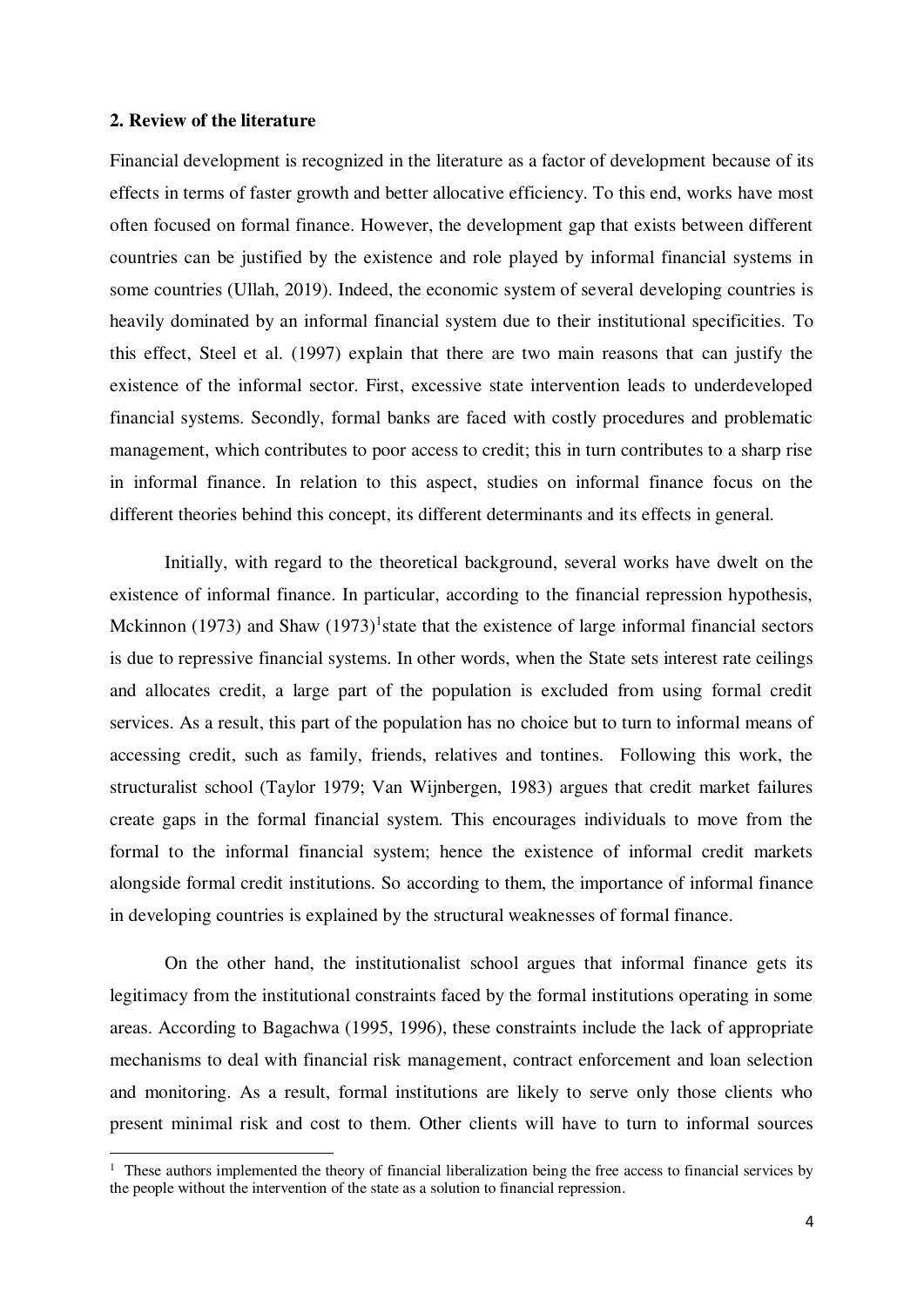tomeet their financial service needs. Another strand of the literature explains that imperfect information and costly contract enforcement lead to market failures and thus fragmentation of the credit market. Informal finance is based on relationships and reputation and information asymmetries between informal lenders and their borrowers are less important. The loan application process is lighter and the collateral required is easier to satisfy (Allen et al., 2010). Thus, agency theory suggests that adverse selection or reluctance of lenders to lend to firms perceived as risky borrowers by lenders. In such a case, especially for small and medium size enterprises (SMEs), access to capital may be limited. Moral hazard is another problem that lenders face due to asymmetric information (Tchamyou & Asongu, 2017a; Asongu & Odhiambo, 2018; Tchamyou, 2019). This can further compound the lack of access to capital for SMEs in banks (Allen et al., 2019).

 Secondly, with regard to the different determinants, the literature distinguishes economic determinants and institutional determinants. Related to economic determinants, Deng et al. (2019) study data based on a series of national surveys of Chinese enterprises between 2006 and 2012. They show that corporate social capital plays an important role for informal finance. They also demonstrate that it is positively correlated with their ability to obtain informal finance. And this effect is more pronounced in situations of financial crisis, when social trust in general is weakened. Similarly, Sekyi et al. (2019) examine access to informal credit among farmers in rural Ghana. They show that age is a key determinant. Rural farm households' decision to access informal credit is negatively correlated with individual age and education. Indeed, the authors suggest that informal lenders may view older farmers as highrisk clients for fear that they will die.

Also, an educated farmer can conceptualize credit information, assimilate this information and better understand the credit system. However, they instead show that factors such as farm size, multi-crop production, non-farm business equipment and group membership positively influence rural farm households' decision to access informal credit. Subsequently, work by Zins and Weill (2016) shows that in Kenya, being a woman increases the propensity to engage in informal savings as African women use informal finance more than formal. In the same vein, Sile and Bett (2015) determine that gender, as well as the sector of activity is important factors for informal finance. This is because women in rural areas resort to informal finance because they do not have tangible collateral to finance domestic expenses due to cultural restrictions on property ownership. This is because there are few formal institutions in rural areas, low awareness and low income in rural areas.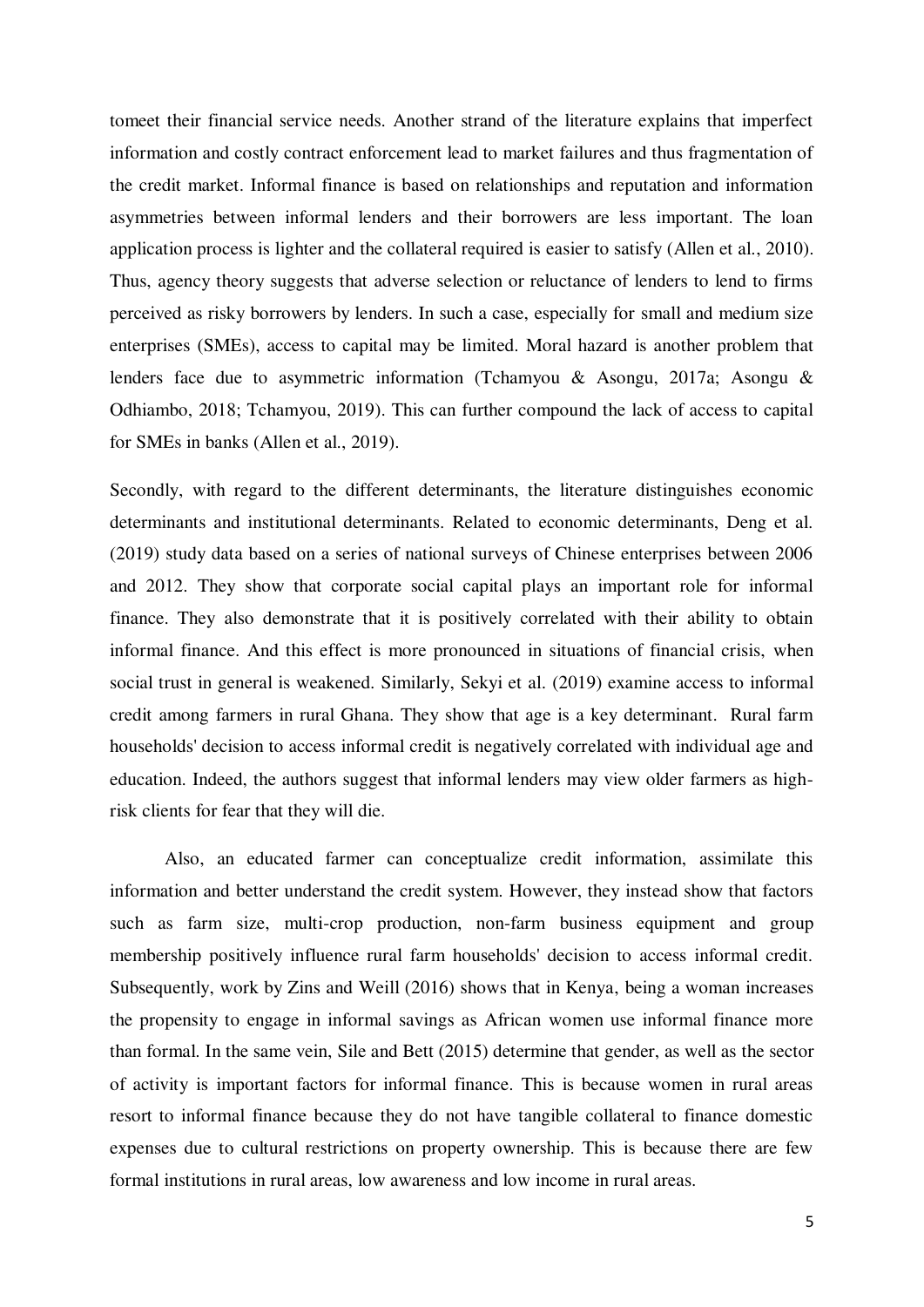Furthermore, income is also an important determinant. Instead, the authors show that increasing income enhances the choice of using informal finance. These authors also point out that the level of education significantly influences the choice of informal finance. Individuals with primary education or no education all use informal systems for savings and credit, while those with higher education at secondary level do not use informal loans. The study shows that the age of an individual significantly affects his choice of informal finance. The majority of informal finance users are young (under 35 years old). This is because young people do not have the security required by formal financial institutions for credit services. So they turn to informal finance.

Also, Campero and Kaiser (2013) study the knowledge and use of formal and informal credit sources in Mexico. They use an ensemble training model and selection correction. They find that household size positively affects knowledge and use of informal credit sources. Also, a study conducted in Nigeria investigated the determinants of credit demand and supply in informal credit markets (Nto et al., 2011). It does a double least squares analysis, and shows that farm income, profit and education determine the demand for informal credit.

In terms of institutional determinants, some authors such as An and Lin (2021) study the impact of legal origin on informal finance between 2005 and 2019. They find that places with a common law origin have better informal financial development than those with a civil law tradition. Also, the work of Cao et al. (2019) employs the ordinary least squares (OLS) method for the period 2003 and 2013 on Chinese non-state and listed firms. They show that religion increases trade credit which is one of the main instruments of informal finance. They rely on Buddhism, Taoism and Christianity.

Finally, the literature has focused on the different effects of informal finance on economic development in general. To this end, Goodland et al. (1999) showed that informal financial enterprises contribute to the equitable distribution and use of local resources, especially incoming commodities. This is because the credit obtained has been used to finance income- generating activities that yield higher returns than the loan contracted, thus ensuring economic stability. This ensures economic stability. Some works have also shown that loans provided by the rotating savings credit association increase the income of individuals and stimulate asset building (Zaman, 1999). They also improve the economic situation of subsistence farmers through easy access to financing for adequate storage facilities to protect their agricultural products from seasonal price fluctuations.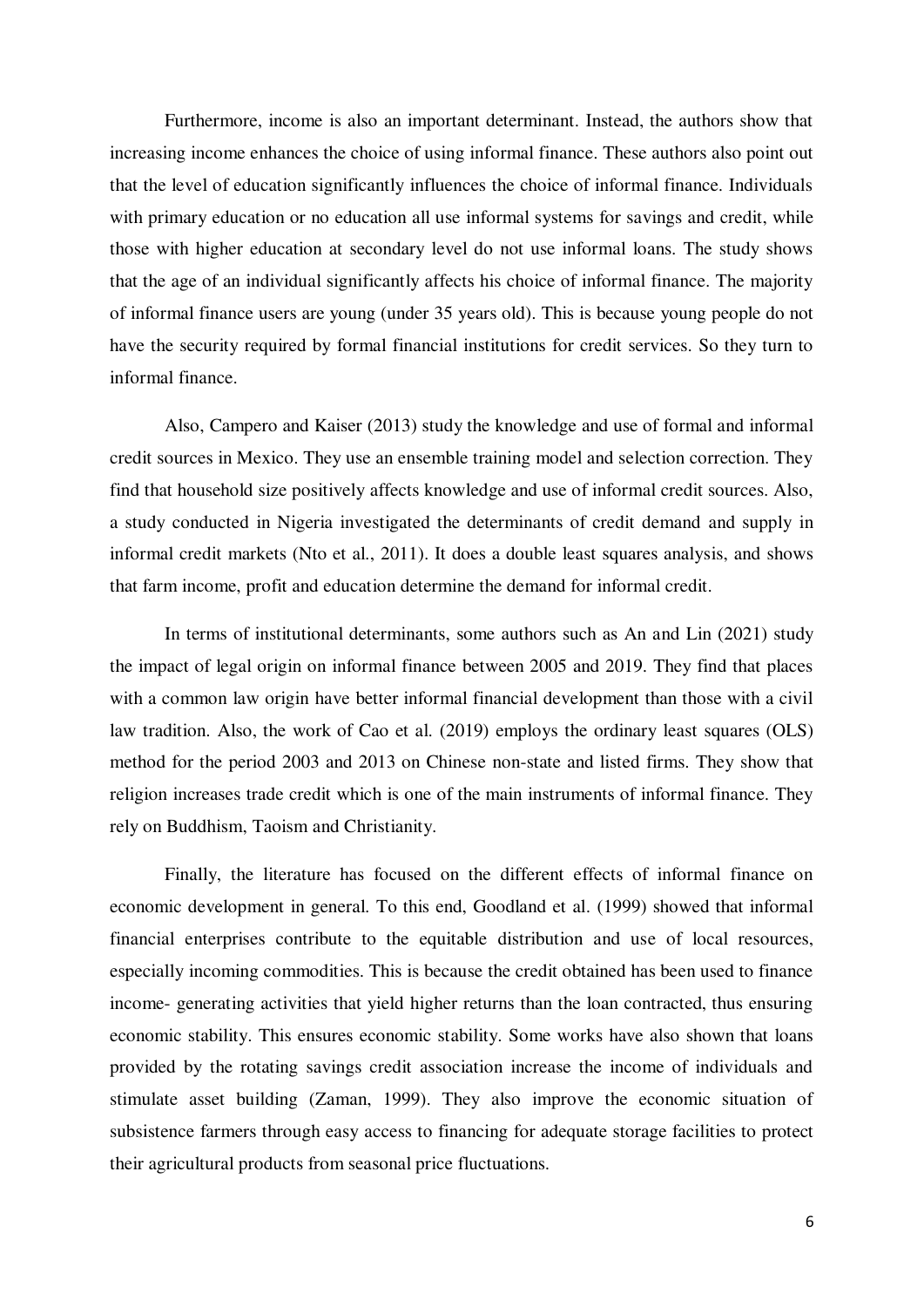It is also noted that in China, informal finance provides four times more access to credit than formal finance (Ifad, 2001). Tsai (2002) showed in his study on small business ownership that informal financial institutions were responsible for upto three quarters of private sector financing during the decades of reform. The informal sector represents a major source of finance for traders and farmers who systematically provide socio-economic development (Tsai, 2004). Similarly, Ghazala (2006) finds positive effects of informal finance institutions such as microcredit programs on the welfare of the people. He finds that microcredit reduces poverty through microfinance and savings societies. Also, microcredit increases women empowerment, improves savings and purchase of agricultural inputs and easy access to loans with significantly reduced interest rates. Ngutor et al. (2013) also find that the informal financial institutions that exist in Adikpo reduce poverty through easy access to credit. In the same vein, Sekyi et al. (2019) also argue that access to informal credit significantly promotes agricultural productivity. Specifically, they find that farmers with access to informal credit were able to achieve 48.42 kg/ha more yield than their counterparts without access to informal credit.

#### **3. Data and methodology**

#### **3.1 Data**

 $\overline{a}$ 

The study used data for the period 1995 to 2017 from 48 countries in sub-Saharan Africa<sup>2</sup>. The indicators selected for the study are from the Financial Development and Structure Database (FDSD) of the World Bank. Accordingly, the number of countries and corresponding periodicity are motivated by constraints in the availability of data at the time of the study. As apparent in Table 1 and consistent with recent literature (Asongu, 2015; Tchamyou et al., 2019), the financial sector formalization and informalization variables are derived from the FDSD of the World Bank. Given the information disclosed in Table 1, the financial formalization indicator reflects how the formal financial sector is being enhanced at the expense of the informal financial sector while financial informalization denotes the development of the informal financial sector to the detriment of the formal financial sector.

<sup>2</sup>The 48 countries are: "*Angola; Benin; Botswana; Burkina Faso; Burundi; Cabo Verde; Cameroon; Central African Republic; Chad; Comoros; Congo Democratic Republic; Congo Republic; Côte d'Ivoire; Equatorial Guinea; Eritrea; Eswatini; Ethiopia; Gabon; Gambia, The; Ghana; Guinea; Guinea-Bissau; Kenya; Lesotho; Liberia; Madagascar; Malawi; Mali; Mauritania; Mauritius; Mozambique; Namibia; Niger; Nigeria; Rwanda; Senegal ; Seychelles; Sierra Leone ; Somalia ; South Africa; South Sudan; Sudan; São Tomé and Principe; Tanzania; Togo; Uganda; Zambia and Zimbabwe*".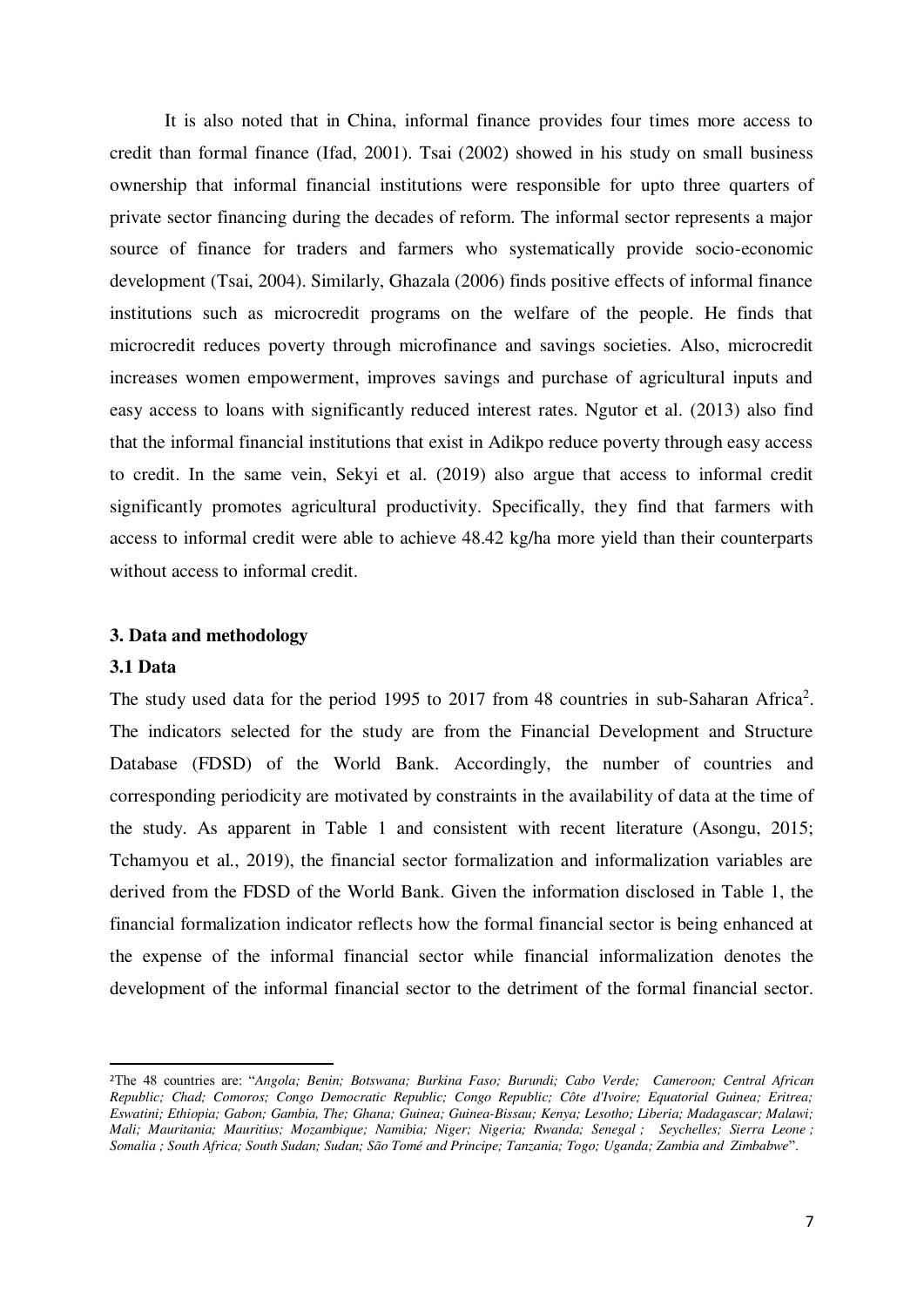The context of the financial system underpinning the financial sector development propositions is presented in Table 2.

| Panel A: GDP-based financial development indicators |                                                                           |                                                           |                                                                                                                                     |  |  |  |  |  |
|-----------------------------------------------------|---------------------------------------------------------------------------|-----------------------------------------------------------|-------------------------------------------------------------------------------------------------------------------------------------|--|--|--|--|--|
| Propositions                                        | Name(s)                                                                   | Formula                                                   | Elucidation                                                                                                                         |  |  |  |  |  |
| Proposition 1                                       | Formal financial<br>development                                           | Bank deposits/GDP                                         | Bank deposits <sup>3</sup> here refer to demand, time<br>and savings deposits in deposit money<br>banks.                            |  |  |  |  |  |
| Proposition 2                                       | Semi-formal<br>financial<br>development                                   | (Financial deposits $-$<br>Bank deposits)/ GDP            | Financial deposits <sup>4</sup> are demand, time and<br>saving deposits in deposit money banks<br>and other financial institutions. |  |  |  |  |  |
| Proposition 3                                       | Informal financial<br>development                                         | (Money Supply -<br>Financial deposits)/GDP                |                                                                                                                                     |  |  |  |  |  |
| Proposition 4                                       | Informal and semi-<br>formal financial<br>development                     | (Money Supply - Bank<br>deposits)/GDP                     |                                                                                                                                     |  |  |  |  |  |
|                                                     |                                                                           | Panel B: Measures of financial sector importance          |                                                                                                                                     |  |  |  |  |  |
| Proposition 5                                       | Financial<br>intermediary<br>formalization                                | Bank deposits/ Money<br>Supply (M2)                       | From 'informal and semi-formal' to <i>formal</i><br>financial development (formalization) $5$ .                                     |  |  |  |  |  |
| Proposition 6                                       | Financial<br>intermediary 'semi-<br>formalization'                        | (Financial deposits -<br>Bank deposits)/ Money<br>Supply  | From 'informal and formal' to semi-formal<br>financial development (Semi-<br>formalization) <sup>6</sup> .                          |  |  |  |  |  |
| Proposition 7                                       | Financial<br>intermediary<br>'informalization'                            | (Money Supply $-$<br>Financial deposits)/<br>Money Supply | From 'formal and semi-formal' to informal<br>financial development (Informalization)'.                                              |  |  |  |  |  |
| Proposition 8                                       | Financial<br>intermediary 'semi-<br>formalization and<br>informalization' | (Money Supply – Bank<br>Deposits)/Money Supply            | Formal to 'informal and semi-formal'<br>financial development: (Semi-<br>formalization and informalization) <sup>8</sup>            |  |  |  |  |  |

**Table 1: Summary of financial sector formalization and informalization variables** 

N.B: Propositions 5, 6, 7 add up to unity (one) arithmetically spelling-out the underlying assumption of sector importance. Hence, when their time series properties are considered in empirical analysis, the evolution of one sector is to the detriment of other sectors and vice-versa. *Source*: Asongu (2015).

 $\overline{a}$ 

<sup>3</sup> Lines 24 and 25 of the International Financial Statistics (October 2008).

<sup>4</sup> Lines 24, 25 and 45 of the International Financial Statistics (2008).

<sup>5</sup> "*Accordingly, in undeveloped countries money supply is not equal to liquid liabilities or bank deposits. While in undeveloped countries bank deposits as a ratio of money supply is less than one, in developed countries this ratio is almost equal to 1. This indicator appreciates the degree by which money in circulation is absorbed by the banking system. Here we define 'financial formalization' as the propensity of the formal banking system to absorb money in circulation.*" (Asongu,  $2015$ , p. 432).

<sup>6</sup> "*This indicator measures the rate at which the semi-formal financial sector is evolving at the expense of formal and informal sectors.*" (Asongu, 2015, p. 432).

<sup>7</sup> "*This proposition appreciates the degree by which the informal financial sector is developing to the detriment of formal and semi-formal sectors.*" (Asongu, 2015, p. 432).

<sup>&</sup>lt;sup>8</sup> "The proposition measures the deterioration of the formal banking sector in the interest of other financial sectors (informal *and semi-formal). From common sense, propositions 5 and 8 should be almost perfectly antagonistic, meaning the former (formal financial development at the cost of other financial sectors) and the latter (formal sector deterioration) should almost display a perfectly negative degree of substitution or correlation.*" (Asongu, 2015, p. 432).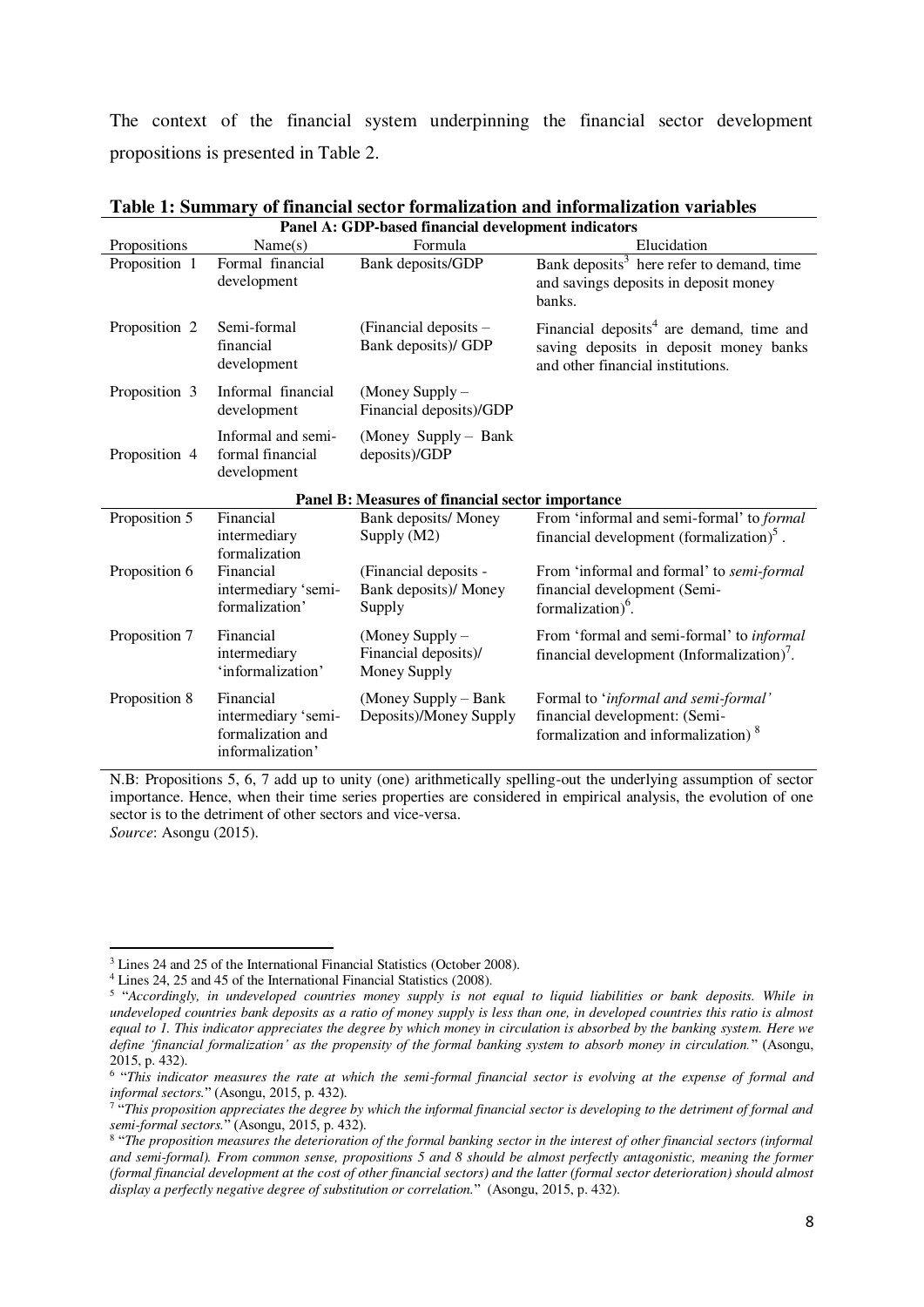| Paper's context                         |                                                                             | <b>Tiers</b>                                                         | Definitions                                            | Institutions                                                                                                  | Principal Clients                                                                                           |                                                                                  |
|-----------------------------------------|-----------------------------------------------------------------------------|----------------------------------------------------------------------|--------------------------------------------------------|---------------------------------------------------------------------------------------------------------------|-------------------------------------------------------------------------------------------------------------|----------------------------------------------------------------------------------|
| Formal<br>financial<br>system           |                                                                             | Formal<br>Financial sector<br>(Deposit Banks)                        | Formal<br>banks                                        |                                                                                                               | Commercial and<br>development<br><b>banks</b>                                                               | Large businesses,<br>Government                                                  |
| Semi-<br>formal                         | <b>IMF</b><br>Definition<br>of Financial<br>System<br>from<br>International | Semi-formal<br>financial sector<br>(Other Financial<br>Institutions) | Specialized<br>non-bank<br>financial<br>institutions   | Licensed by<br>central bank                                                                                   | Rural banks.<br>Post banks,<br>Saving and<br>Loan<br>Companies,<br>Deposit taking<br>Micro Finance<br>banks | Large rural<br>enterprises, Salaried<br>Workers, Small and<br>medium enterprises |
| and<br>informal<br>financial<br>systems | Financial<br><b>Statistics</b><br>(IFS)                                     |                                                                      | Other non-<br><b>bank</b><br>financial<br>institutions | Legally registered<br>but not licensed as<br>financial<br>institution by<br>central bank and<br>government    | Credit Unions,<br>Micro Finance<br><b>NGOs</b>                                                              | Microenterprises,<br>Entrepreneurial poor                                        |
|                                         | Missing<br>component<br>in IFS<br>definition                                | <b>Informal</b><br>financial sector                                  | <b>Informal</b><br>banks                               | Not legally<br>registered at<br>national level<br>(though may be<br>linked to a<br>registered<br>association) | Savings<br>collectors,<br>Savings and<br>credit<br>associations,<br>Money lenders                           | Self-employed poor                                                               |

**Table 2: Segments of the financial system by degree of formality in paper's context** 

Source: Asongu and Acha-Anyi (2017)

Given the motivation of this study which is to assess the financial determinants of the informal financial sector, only Propositions 3 and 7, respectively for informal financial sector development and financial sector informalization, are used in the study. The financial determinants are selected from the FDSD. Accordingly, all variables that have convenient degrees of freedom for the period 1995-2017 are selected, namely: bank overhead costs to total assets; net internet margin; bank concentration; return on equity; bank cost to income ratio; financial stability; loans from non-resident banks; offshore bank deposits and remittances. Given that the study is focused on assessing determinants of informal financial development, we cannot a priori establish the signs of the financial indicators.

 The definitions and source of variables are provided in Appendix 1 while the summary statistics is disclosed in Appendix 2. Appendix 3 provides the correlation matrix which informs the study on concerns about multicollinearity. Accordingly, concerns about multicollinearity affect the estimated signs of determinants and by extension, could misplace policy implications (Asongu *et al*., 2020, 2021).

#### **3.2 Methodology**

Given the nature of the problem statement which is to assess determinants of informal financial development throughout the conditional distribution of informal financial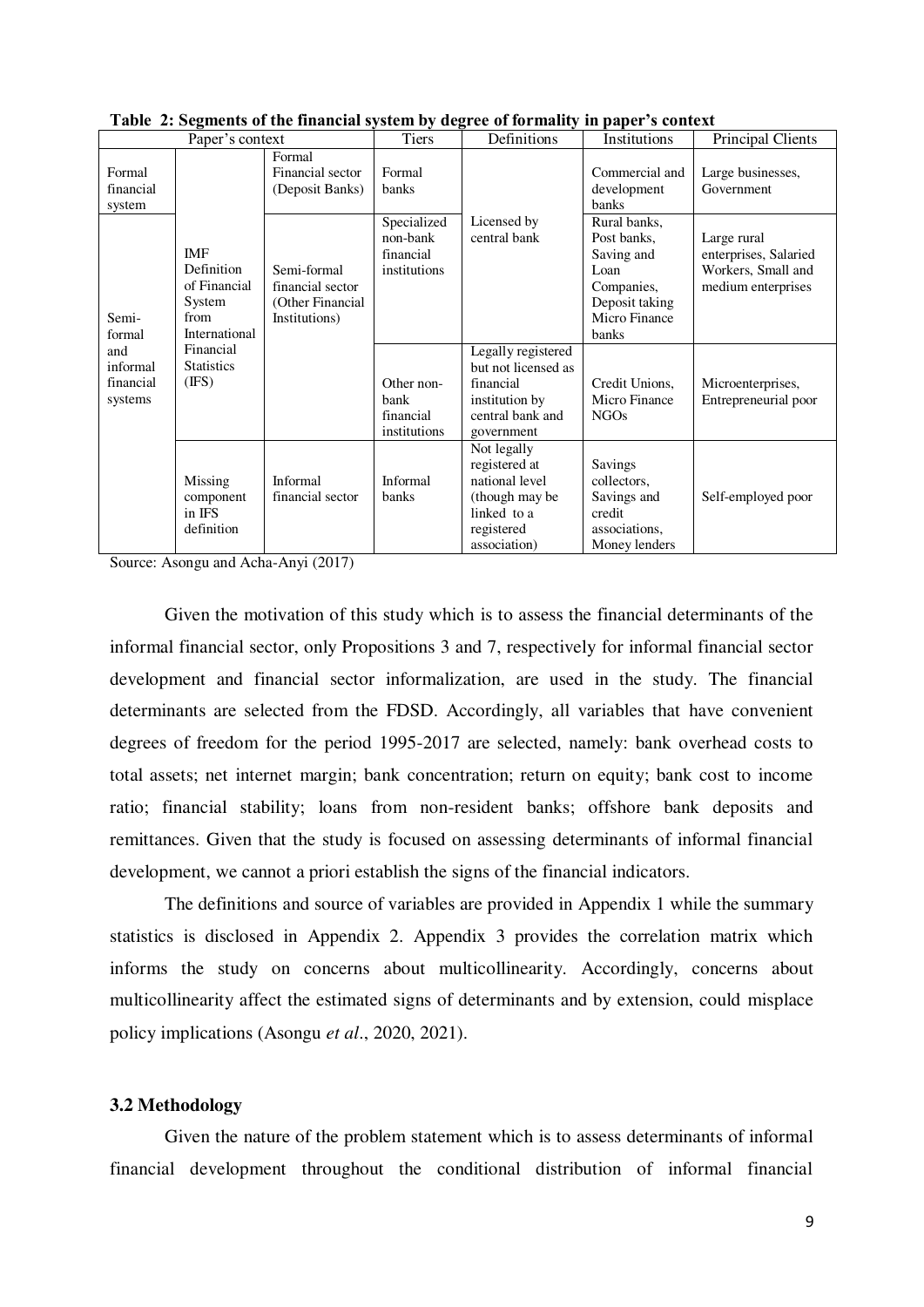development dynamics, a quantile regression approach is adopted, consistent with the literature that has adopted a similar approach to assess a similar problem statement for alternative outcomes such as governance standards, notably: Billger and Goel (2009) and Asongu (2013). Accordingly, the employment of the QR technique enables the study to assess how the considered financial determinants affect informal financial development dynamics when initial levels of attendant informal financial development dynamics are taken into account. Hence, in line with the attendant literature, the technique is appropriate when low, intermediate and high levels of the corresponding informal financial development dynamics are considered, notably: Keonker and Hallock (2001), Tchamyou and Asongu, (2017) and Boateng *et al*. (2018).

 It is also important to note that, compared to the OLS technique that assumes the presence of normally distributed error terms, the QR approach is not contingent on residuals that are normally distributed. Moreover, in QR, the parameter estimates are obtained at multiple points of the conditional distribution of the outcome variable (Koenker & Bassett, 1978). Accordingly, the  $\theta$ <sup>th</sup> quantile estimator of informal financial development is obtained by solving for the following optimization problem in Equation (1) below, which is disclosed without subscripts for simplicity and ease of presentation.

$$
\min_{\beta \in R^k} \left[ \sum_{i \in \{i: y_i \geq x \mid \beta\}} \theta \middle| y_i - x_i \beta \middle| + \sum_{i \in \{i: y_i < x \mid \beta\}} (1 - \theta) \middle| y_i - x_i \beta \right],\tag{1}
$$

where  $\theta \in (0,1)$ . Compared to OLS which is fundamentally focused on minimizing the sum of squared residuals, with the QR approach, for multiple quantitles, the weighted sum of absolute deviations for various quantiles such as the  $25<sup>th</sup>$  or  $75<sup>th</sup>$  (with  $\theta = 0.25$  or 0.75 respectively), are minimised by weighing approximately the residuals. The conditional quantile of informal financial development or  $y_i$  given  $x_i$  is:

### $Q_y(\theta \mid x_i) = x_i \beta_{\theta}$  (2)

where for each  $\theta$ th specific quantile, unique slope parameters are computed. This formulation is analogous to  $E(y/x) = x/\beta$  in the OLS slope where parameters are examined exclusively at the mean of the conditional distribution of informal financial development. For the model in Eq. (2), the dependent variable  $y_i$  is the informal financial sector development indicator while *<sup>x</sup>i* contains a constant term, *bank overhead costs to total*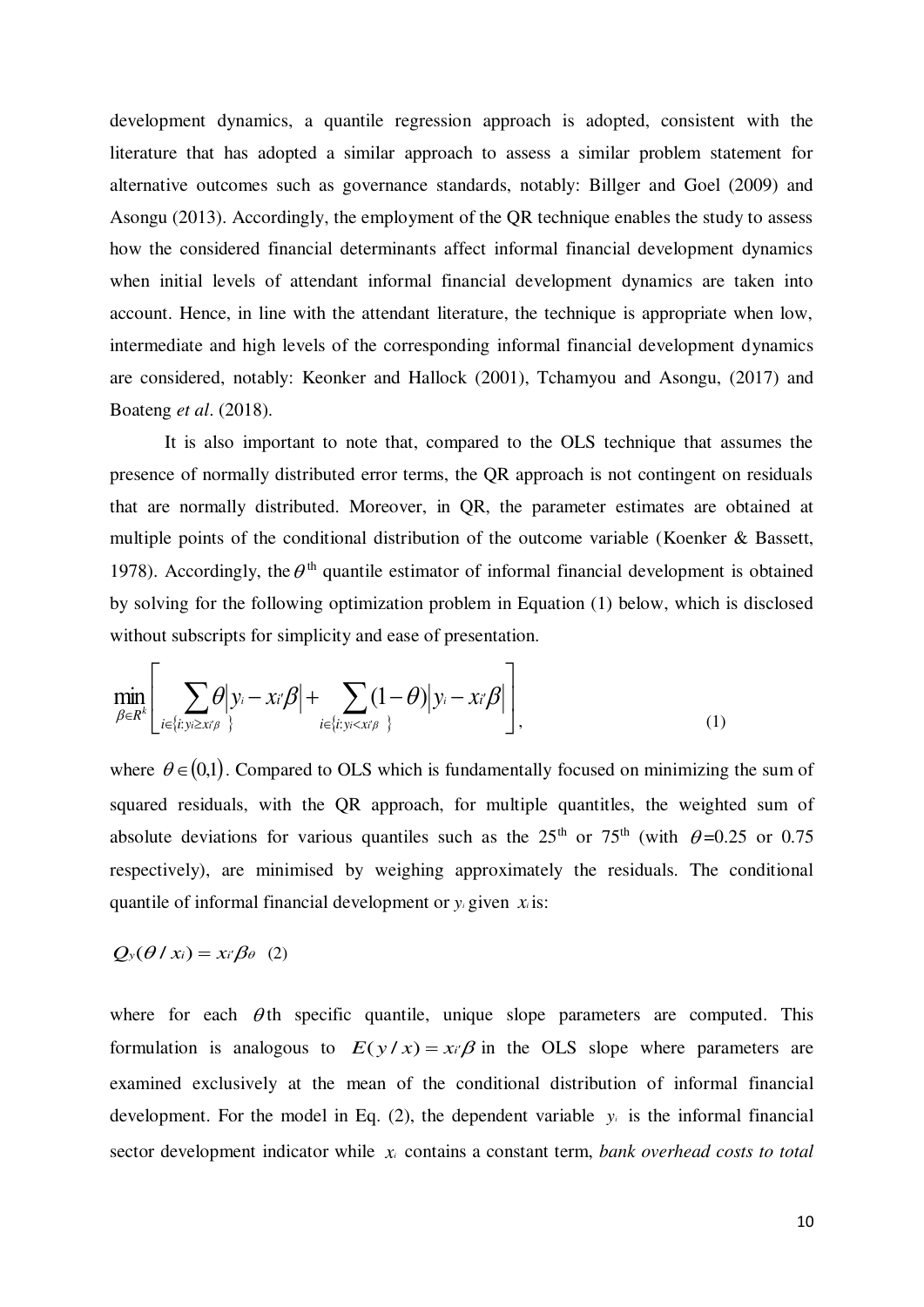*assets; net internet margin; bank concentration; return on equity; bank cost to income ratio; financial stability; loans from non-resident banks; offshore bank deposits and remittances*.

#### **4. Empirical results**

The empirical results are disclosed in this section in Tables 3-4, respectively, focusing on informal financial sector development (Proposition 3) and financial sector informalization (Proposition 7). It is worthwhile to note that compared to the OLS results, the QR findings are different in terms of signs and magnitude of signs which is further evidence that the adoption of the QR approach is worthwhile, not least, because responses of the considered determinants are contingent on the initial levels of informal financial development. The findings reported in Tables 3-4 are discussed in terms of four main perspectives: (i) U-Shape, (ii) S-Shape and (iii) positive or negative thresholds with increasing or decreasing tendencies, respectively and (iv) estimates that do not fall in any of the first-three categories.

It is relevant to note that consistent with complementary threshold literature (Asongu, 2014, 2017); the notion of threshold based on QR is assessed in the light of how the estimates respond to the outcome variable throughout the conditional distribution of the outcome variable. For instance, if an estimate consistently increases throughout the conditional distribution of the outcome variable, the notion of positive threshold is used and in the same vein, if an estimate consistently decreases throughout the conditional distribution of the outcome variable; the notion of negative threshold is employed to describe the tendency. As for a U-shape tendency, the magnitude of the estimate first decreases as initial levels of the outcome variable increase before eventually increasing in top quantiles of the outcome variable. With respect to an S-shape, the corresponding magnitude either: increases, decreases and then increases or decreases, increases and then decreases, throughout the conditional distribution of the outcome variable.

The following findings can be established for Table 3 on the nexus between financial development and informal financial sector development: (i) net interest margin decreases informal financial development with a negative threshold from the  $25<sup>th</sup>$  to the  $90<sup>th</sup>$  quantile; (ii) financial stability and life insurance penetration exert a negative effect with a U-shape tendency; (iii) non-life insurance and offshore bank deposits have a positive effect with an Sshape tendency; (iv) remittances and return on equity (bank cost to income ratio) have (has) a positive (negative) impact, though not throughout the conditional distribution of informal financial sector development and (v) the incidence of loans from non-resident banks is negative in the  $25<sup>th</sup>$  quantile and positive in the  $75<sup>th</sup>$  quantile.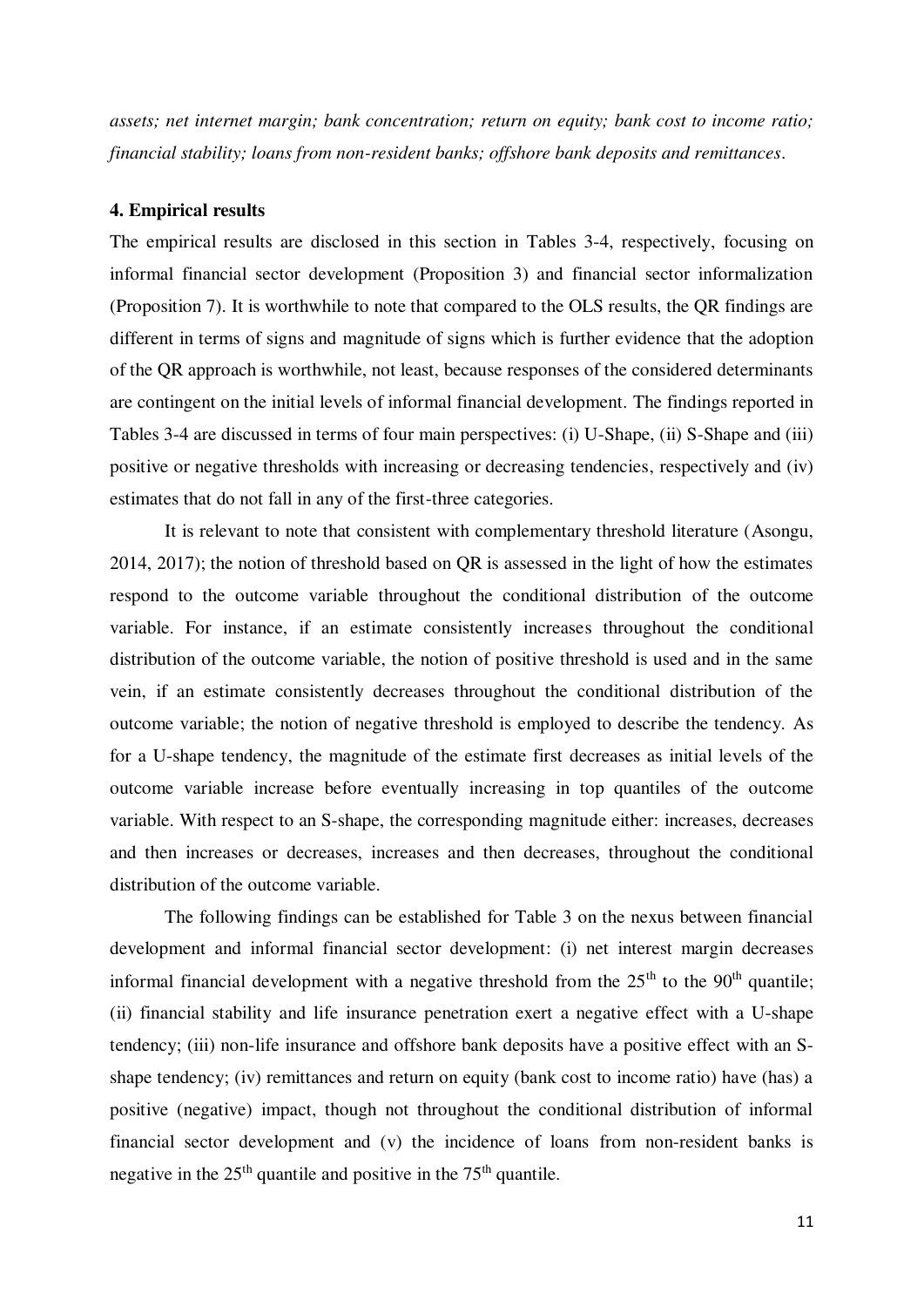|                               | Dependent variable: Informal financial sector development (Proposition 3) |              |              |             |             |             |  |
|-------------------------------|---------------------------------------------------------------------------|--------------|--------------|-------------|-------------|-------------|--|
|                               | <b>OLS</b>                                                                | Q.10         | Q.25         | Q.50        | Q.75        | Q.90        |  |
| Constant                      | 14.499***                                                                 | 7.349*       | 8.396**      | 11.158***   | 22.776***   | 22.628***   |  |
|                               | (0.001)                                                                   | (0.050)      | (0.034)      | (0.008)     | (0.000)     | (0.000)     |  |
| Overhead                      | 0.175                                                                     | $-0.271$     | $-0.086$     | $-0.085$    | 0.133       | 0.490       |  |
|                               | (0.423)                                                                   | (0.293)      | (0.751)      | (0.767)     | (0.647)     | (0.100)     |  |
| Net Interest Margin           | $-0.718***$                                                               | $-0.173$     | $-0.409*$    | $-0.440*$   | $-0.810***$ | $-1.021***$ |  |
|                               | (0.000)                                                                   | (0.389)      | (0.054)      | (0.051)     | (0.001)     | (0.000)     |  |
| <b>Bank</b> concentration     | 0.015                                                                     | 0.019        | 0.014        | 0.004       | 0.018       | $-0.001$    |  |
|                               | (0.465)                                                                   | (0.397)      | (0.558)      | (0.847)     | (0.477)     | (0.959)     |  |
| Return on Equity              | $0.079**$                                                                 | 0.052        | $0.066*$     | $0.072**$   | 0.021       | 0.061       |  |
|                               | (0.043)                                                                   | (0.104)      | (0.052)      | (0.047)     | (0.574)     | (0.103)     |  |
| Bank Cost to Income Ratio     | $-0.134***$                                                               | $-0.019$     | $-0.025$     | $-0.043$    | $-0.125**$  | $-0.108**$  |  |
|                               | (0.006)                                                                   | (0.674)      | (0.599)      | (0.393)     | (0.019)     | (0.042)     |  |
| <b>Financial Stability</b>    | 0.197                                                                     | $-0.162**$   | $-0.142*$    | $-0.036$    | $-0.319***$ | $-0.321***$ |  |
|                               | (0.164)                                                                   | (0.023)      | (0.056)      | (0.648)     | (0.000)     | (0.000)     |  |
| Life Insurance                | $-8.818***$                                                               | $-11.027***$ | $-10.471***$ | $-6.106***$ | $-3.606***$ | $-3.825***$ |  |
|                               | (0.000)                                                                   | (0.000)      | (0.000)      | (0.000)     | (0.000)     | (0.000)     |  |
| Non-life insurance            | 7.796***                                                                  | $3.095**$    | 8.060***     | $6.750***$  | 5.824***    | 11.048***   |  |
|                               | (0.005)                                                                   | (0.038)      | (0.000)      | (0.000)     | (0.001)     | (0.000)     |  |
| Loans from Non-resident Banks | $-0.074$                                                                  | $-0.041$     | $-0.152**$   | 0.006       | $0.189***$  | 0.093       |  |
|                               | (0.532)                                                                   | (0.494)      | (0.018)      | (0.929)     | (0.007)     | (0.184)     |  |
| Offshore Bank Deposits.       | $0.007***$                                                                | $0.012***$   | $0.008**$    | $0.009**$   | $0.006*$    | 0.002       |  |
|                               | (0.003)                                                                   | (0.000)      | (0.017)      | (0.047)     | (0.080)     | (0.491)     |  |
| Remittances                   | $0.432***$                                                                | $0.342***$   | $0.264**$    | 0.120       | $0.263*$    | 0.191       |  |
|                               | (0.002)                                                                   | (0.006)      | (0.044)      | (0.387)     | (0.067)     | (0.182)     |  |
| $R^2$ /Pseudo $R^2$<br>Fisher | 0.747<br>28.59***                                                         | 0.735        | 0.482        | 0.242       | 0.182       | 0.248       |  |
| Observations                  | 489                                                                       | 489          | 489          | 489         | 489         | 489         |  |

**Table 3: Finance and informal financial sector development (Proposition 3)** 

\*, \*\*, \*\*\*: significance levels of 10%, 5% and 1% respectively. OLS: Ordinary Least Squares. R² for OLS and Pseudo R² for Quantile regression. Lower quantiles (e.g., Q 0.1) signify nations where informal financial sector development is least.

 The following findings are apparent in Table 4 related to finance and financial sector informalization (Proposition 7): (i) bank concentration has a positive effect with a positive tendency from the median to the highest quantile while life insurance has a negative effect with a negative threshold; (ii) the effects of bank to income ratio, financial stability, non-life insurance and loans for non-resident banks are predominantly negative in the bottom quantile while the impact of return on equity and remittances are positive in the bottom and top quantiles, though not throughout the conditional distribution and (iii) the positive effect of overhead cost is exclusively significant in the top quantiles of financial sector informalization.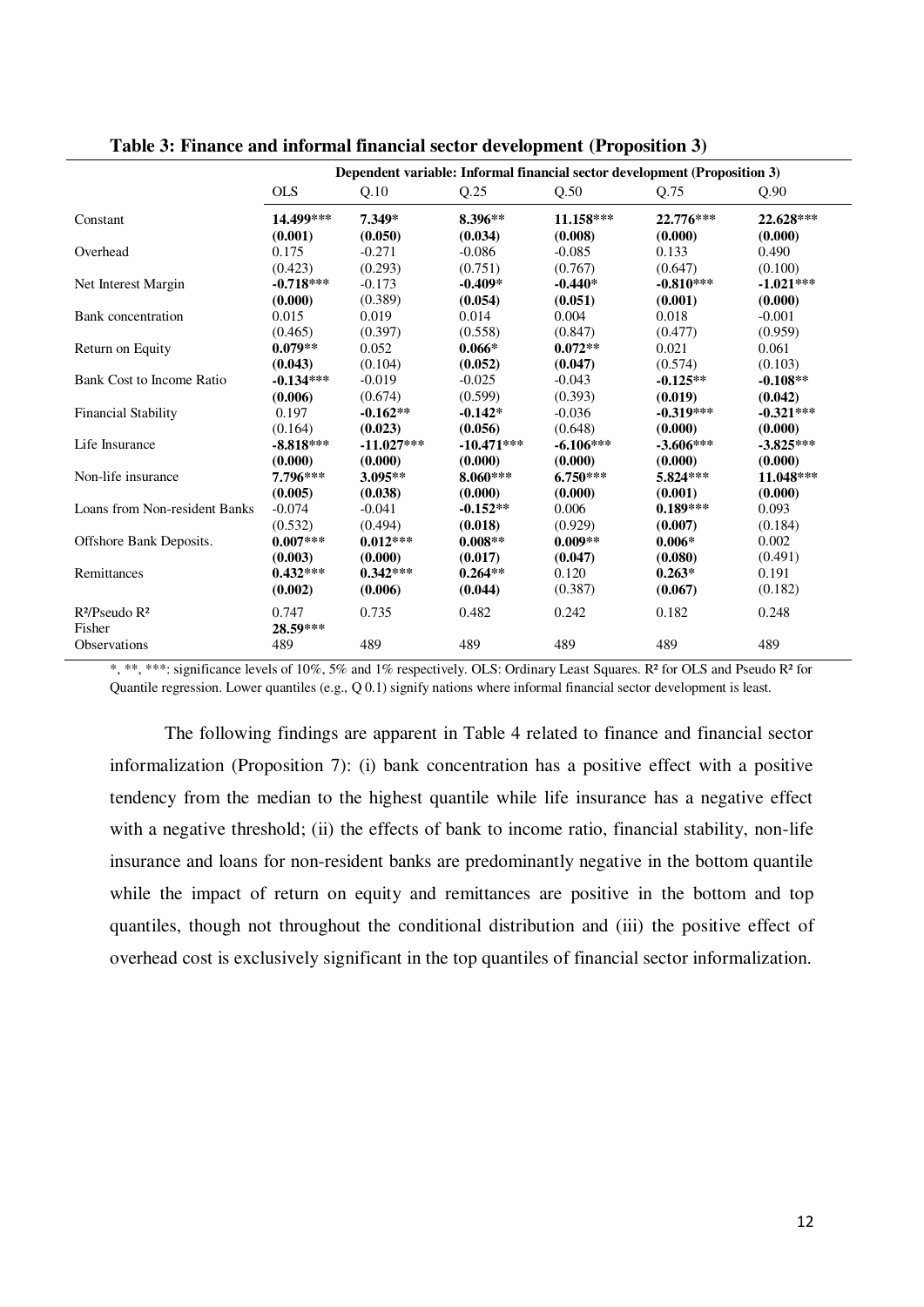|                               |                     |             |             | Dependent Variable: Financial sector informalization (Proposition 7) |             |             |  |  |  |
|-------------------------------|---------------------|-------------|-------------|----------------------------------------------------------------------|-------------|-------------|--|--|--|
|                               | <b>OLS</b>          | Q.10        | Q.25        | Q.50                                                                 | Q.75        | Q.90        |  |  |  |
| Constant                      | $0.421***$          | $0.406**$   | $0.447***$  | $0.382***$                                                           | $0.432***$  | $0.405***$  |  |  |  |
|                               | (0.000)             | (0.011)     | (0.000)     | (0.000)                                                              | (0.000)     | (0.000)     |  |  |  |
| Overhead                      | $0.013**$           | 0.011       | 0.003       | $-0.0007$                                                            | $0.025***$  | $0.025***$  |  |  |  |
|                               | (0.018)             | (0.274)     | (0.637)     | (0.906)                                                              | (0.001)     | (0.000)     |  |  |  |
| Net Interest Margin           | $-0.001$            | $-0.004$    | 0.002       | 0.004                                                                | $-0.005$    | $-0.008**$  |  |  |  |
|                               | (0.773)             | (0.570)     | (0.576)     | (0.362)                                                              | (0.315)     | (0.038)     |  |  |  |
| Bank concentration            | $0.002***$          | $0.002**$   | 0.0004      | $0.001**$                                                            | $0.002***$  | $0.003***$  |  |  |  |
|                               | (0.000)             | (0.019)     | (0.458)     | (0.021)                                                              | (0.000)     | (0.000)     |  |  |  |
| Return on Equity              | $0.001*$            | 0.002       | $0.001**$   | $0.002***$                                                           | 0.001       | $0.001**$   |  |  |  |
|                               | (0.053)             | (0.117)     | (0.028)     | (0.006)                                                              | (0.178)     | (0.029)     |  |  |  |
| Bank Cost to Income Ratio     | $-0.003***$         | $-0.003**$  | $-0.002*$   | $-0.0004$                                                            | $-0.002$    | $-0.0009$   |  |  |  |
|                               | (0.000)             | (0.044)     | (0.068)     | (0.710)                                                              | (0.101)     | (0.294)     |  |  |  |
| <b>Financial Stability</b>    | 0.005               | $-0.005*$   | $-0.003**$  | $-0.002$                                                             | $-0.003$    | $-0.007***$ |  |  |  |
|                               | (0.129)             | (0.056)     | (0.035)     | (0.166)                                                              | (0.102)     | (0.000)     |  |  |  |
| Life Insurance                | $-0.184***$         | $-0.247***$ | $-0.243***$ | $-0.136***$                                                          | $-0.084***$ | $-0.063***$ |  |  |  |
|                               | (0.000)             | (0.000)     | (0.000)     | (0.000)                                                              | (0.000)     | (0.000)     |  |  |  |
| Non-life insurance            | $-0.059$            | $-0.137**$  | 0.049       | $-0.037$                                                             | $-0.069$    | $-0.056*$   |  |  |  |
|                               | (0.348)             | (0.031)     | (0.211)     | (0.326)                                                              | (0.111)     | (0.050)     |  |  |  |
| Loans from Non-resident Banks | $-0.004*$           | 0.001       | $-0.002*$   | $-0.002$                                                             | $-0.001$    | $-0.0003$   |  |  |  |
|                               | (0.077)             | (0.516)     | (0.091)     | (0.157)                                                              | (0.424)     | (0.793)     |  |  |  |
| Offshore Bank Deposits.       | $0.0001**$          | 0.0001      | 0.0001      | 0.0001                                                               | 0.00006     | 2.49e-06    |  |  |  |
|                               | (0.012)             | (0.203)     | (0.128)     | (0.175)                                                              | (0.510)     | (0.969)     |  |  |  |
| Remittances                   | $0.009*$            | $0.010*$    | 0.001       | $-0.002$                                                             | $0.006*$    | $0.008***$  |  |  |  |
|                               | (0.050)             | (0.057)     | (0.639)     | (0.427)                                                              | (0.078)     | (0.001)     |  |  |  |
| $R^2$ /Pseudo $R^2$<br>Fisher | 0.792<br>$31.27***$ | 0.722       | 0.522       | 0.344                                                                | 0.291       | 0.342       |  |  |  |
| <b>Observations</b>           | 488                 | 488         | 488         | 488                                                                  | 488         | 488         |  |  |  |

#### **Table 4: Finance and financial sector informalization (Proposition 7)**

\*,\*\*,\*\*\*: significance levels of 10%, 5% and 1%, respectively. OLS: Ordinary Least Squares. R² for OLS and Pseudo R² for Quantile regression. Lower quantiles (e.g., Q 0.1) signify nations where financial sector informalization is least.

#### **5. Conclusion and future research direction**

The purpose of this study has been to examine trends of informal financial development in Africa over the past decades by assessing how financial determinants have affected the informal financial sector. Particularly, the concepts of informal financial development and financial informalization have been conceived, defined and measured building on a disentanglement of the financial system in order to articulate the formal, semi-formal, informal and non-formal financial sectors. Informal financial development is understood as the progress of the informal financial sector relative to other economic sectors while financial sector informalization is defined as the progress of the informal financial sector to the detriment of the formal and semi-formal financial sectors.

The empirical evidence is based Quantile regressions with data from48 countries in Sub-Saharan Africa for the period 1995 to 2017. The multitudes of financial determinants as reported are discussed in terms of many perspectives, *inter alia*: U-Shape, S-Shape and positive or negative thresholds. The study not only provides a practical way by which to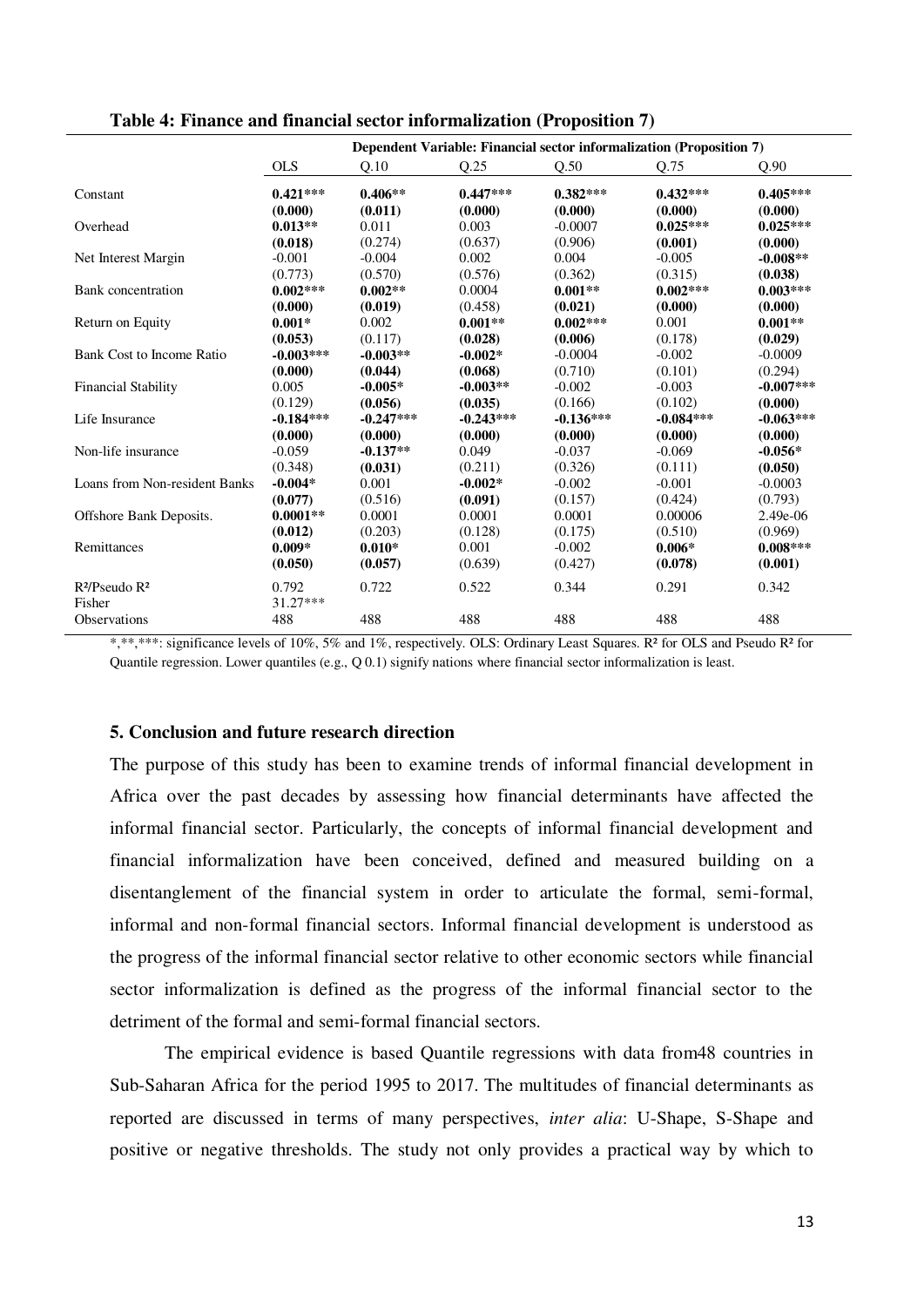assess the incidence of financial determinants on informal financial sector development, but also provides financial instruments by which informal financial development can be curbed.

Future studies can improve the extant literature by employing alternative estimation techniques and financial instruments to assess which financial determinants boost the informal financial sector and by extension, which can be employed to decrease the influence of the sector in the economy. Moreover, the study could be replicated within the remit of the formal financial sector, notably by assessing how financial determinants affect formal financial sector development (i.e. Proposition 1) and financial sector formalization (Proposition 5).

**Appendices Appendix 1: Definitions and sources of variables** 

| Informal<br>Proportion of money supply circulating outside the<br>FDSD (World Bank),<br>financial<br>financial system as percentage of GDP: (Money Supply<br>Asongu (2015)<br>- Financial deposits)/GDP. (Proportion 3)<br>development<br>From 'formal and semi-formal' to informal financial<br>Financial<br>development (Informalization). "This proposition appreciates<br>intermediary<br>'informalization'<br>the degree by which the informal financial sector is<br>FDSD (World Bank),<br>developing to the detriment of formal and semi-formal<br>Asongu (2015)<br>sectors." (Asongu, 2015, p. 432). (Proportion 7)<br>Overhead<br>Bank overhead costs to total assets $(\%)$ . Accounting value of a<br>FDSD (World Bank)<br>bank's overhead costs as a share of its total assets.<br>Net Interest Margin<br>Net Interest Margin (%). Accounting value of bank's net<br>FDSD (World Bank)<br>interest revenue as a share of its interest-bearing (total<br>earning) assets.<br><b>Bank</b> concentration<br>Bank concentration (%). Assets of three largest banks as a<br>FDSD (World Bank)<br>share of assets of all commercial banks. |
|--------------------------------------------------------------------------------------------------------------------------------------------------------------------------------------------------------------------------------------------------------------------------------------------------------------------------------------------------------------------------------------------------------------------------------------------------------------------------------------------------------------------------------------------------------------------------------------------------------------------------------------------------------------------------------------------------------------------------------------------------------------------------------------------------------------------------------------------------------------------------------------------------------------------------------------------------------------------------------------------------------------------------------------------------------------------------------------------------------------------------------------------------|
|                                                                                                                                                                                                                                                                                                                                                                                                                                                                                                                                                                                                                                                                                                                                                                                                                                                                                                                                                                                                                                                                                                                                                  |
|                                                                                                                                                                                                                                                                                                                                                                                                                                                                                                                                                                                                                                                                                                                                                                                                                                                                                                                                                                                                                                                                                                                                                  |
|                                                                                                                                                                                                                                                                                                                                                                                                                                                                                                                                                                                                                                                                                                                                                                                                                                                                                                                                                                                                                                                                                                                                                  |
|                                                                                                                                                                                                                                                                                                                                                                                                                                                                                                                                                                                                                                                                                                                                                                                                                                                                                                                                                                                                                                                                                                                                                  |
|                                                                                                                                                                                                                                                                                                                                                                                                                                                                                                                                                                                                                                                                                                                                                                                                                                                                                                                                                                                                                                                                                                                                                  |
| Return on Equity<br>FDSD (World Bank)<br>Bank Return on Equity. Average Return on Assets (Net)<br>Income/Total Equity)                                                                                                                                                                                                                                                                                                                                                                                                                                                                                                                                                                                                                                                                                                                                                                                                                                                                                                                                                                                                                           |
| <b>Bank Cost to Income</b><br>Bank Cost to Income Ratio( $\%$ ). Total costs as a share of<br>FDSD (World Bank)<br>Ratio<br>total income of all commercial banks.                                                                                                                                                                                                                                                                                                                                                                                                                                                                                                                                                                                                                                                                                                                                                                                                                                                                                                                                                                                |
| <b>Financial Stability</b><br>Bank Z-Score. Z-score is estimated as<br>FDSD (World Bank)<br>(ROA+equity/assets)/sd(ROA); sd(ROA) is the standard<br>deviation of ROA.                                                                                                                                                                                                                                                                                                                                                                                                                                                                                                                                                                                                                                                                                                                                                                                                                                                                                                                                                                            |
| FDSD (World Bank)<br>Life Insurance<br>Life insurance premium volume as a share of GDP.                                                                                                                                                                                                                                                                                                                                                                                                                                                                                                                                                                                                                                                                                                                                                                                                                                                                                                                                                                                                                                                          |
| FDSD (World Bank)<br>Non-life<br>Nonlife insurance premium volume as a share of GDP.<br>insurance                                                                                                                                                                                                                                                                                                                                                                                                                                                                                                                                                                                                                                                                                                                                                                                                                                                                                                                                                                                                                                                |
| Loans from Non-<br>Loans from non-resident banks (AMT Outstanding) to<br>FDSD (World Bank)<br>resident Banks.<br>GDP (%). Offshore bank loans relative to GDP.                                                                                                                                                                                                                                                                                                                                                                                                                                                                                                                                                                                                                                                                                                                                                                                                                                                                                                                                                                                   |
| FDSD (World Bank)<br><b>Offshore Bank</b><br>Offshore bank deposits to domestic bank deposits $(\%)$<br>Deposits.                                                                                                                                                                                                                                                                                                                                                                                                                                                                                                                                                                                                                                                                                                                                                                                                                                                                                                                                                                                                                                |
| Remittances<br>FDSD (World Bank)<br>Net remittance inflows as a share of GDP.<br>CDP. Cross Demostic Product, CNU: Cross National Income, CCID: Clobal Consumption and Income Project                                                                                                                                                                                                                                                                                                                                                                                                                                                                                                                                                                                                                                                                                                                                                                                                                                                                                                                                                            |

GDP: Gross Domestic Product. GNI: Gross National Income. GCIP: Global Consumption and Income Project.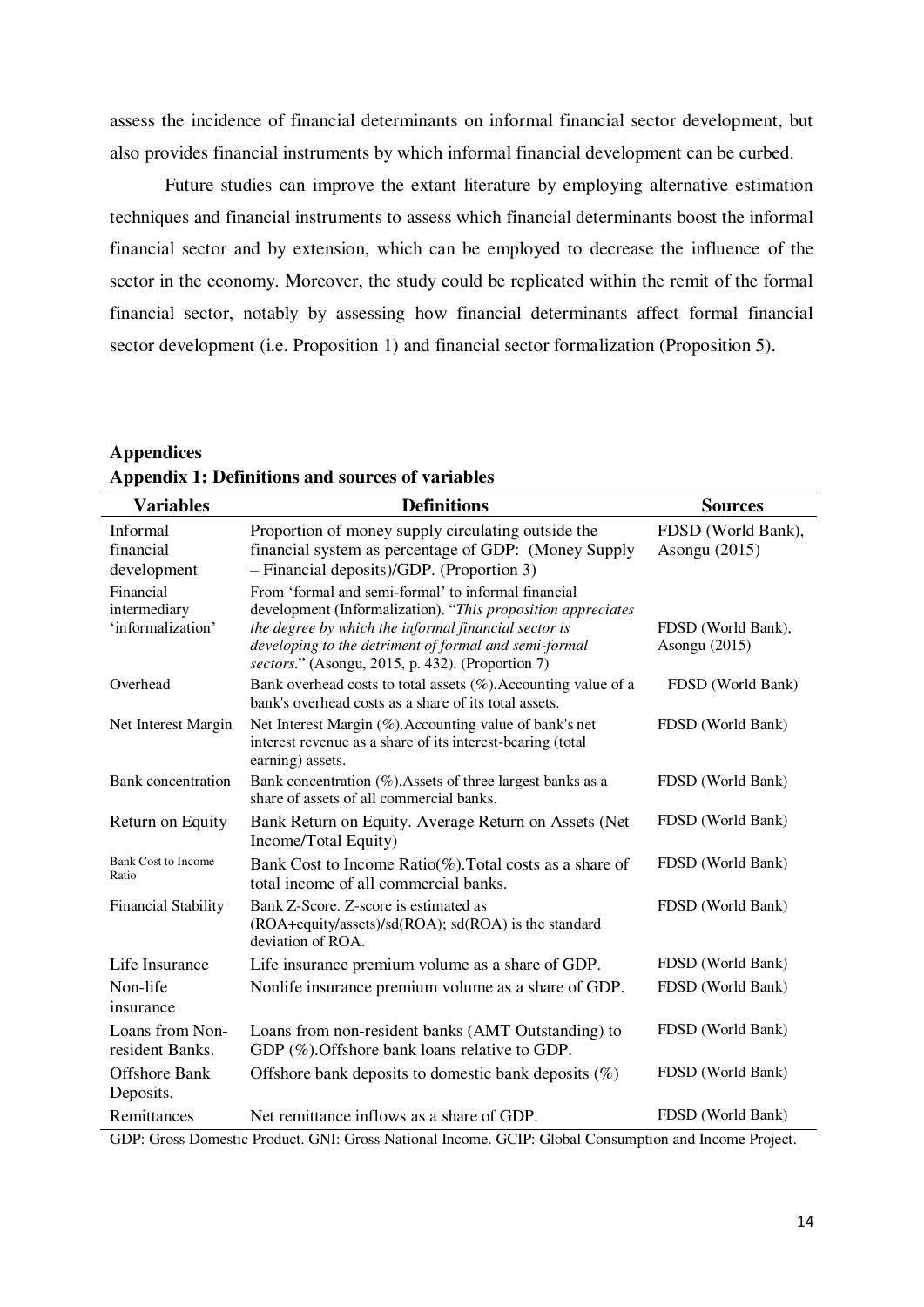# **Apppendix 2: Summary Statistics**

|                                          | <b>Mean</b> | S.D     | Min        | <b>Max</b> | Obs  |
|------------------------------------------|-------------|---------|------------|------------|------|
| Informal financial development           | 10.442      | 69.737  | $-972.204$ | 571.732    | 1104 |
| Financial intermediary 'informalization' | 0.323       | 1.405   | $-22.622$  | 0.954      | 1020 |
| Overhead                                 | 6.161       | 4.587   | 0.001      | 89.423     | 868  |
| Net Interest Margin                      | 7.526       | 6.435   | 0.0001     | 114.248    | 855  |
| <b>Bank Concentration</b>                | 77.367      | 18.641  | 22.280     | 100.000    | 707  |
| Return on Equity                         | 21.120      | 20.216  | $-93.620$  | 161.923    | 869  |
| <b>Bank Cost to Income Ratio</b>         | 59.628      | 18.584  | 19.895     | 218.087    | 875  |
| <b>Financial Stability</b>               | 10.975      | 7.050   | 0.566      | 96.680     | 893  |
| Life Insurance                           | 0.835       | 2.182   | 0.0004     | 15.380     | 733  |
| Non-life insurance                       | 0.798       | 0.923   | 0.003      | 14.722     | 778  |
| Loan from Non-resident Banks             | 59.248      | 402.779 | 0.000      | 5198.04    | 916  |
| <b>Offshore Bank Deposits</b>            | 101.378     | 332.937 | $1.68e-06$ | 5467.123   | 1016 |
| Remittances                              | 3.853       | 8.517   | 0.000      | 108.403    | 876  |

SD: Standard Deviation. Min: Minimum. Max: Maximum.

# **Appendix 3: Correlation matrix (uniform sample size: 488)**

|             | Prop3    | Prop7    | Overhead | <b>NIM</b> | B.Conc   | <b>ROE</b> | Costinc  | Zscore   | LifeI    | NlifeI   | LNRB     | <b>OSBD</b> | Remit |
|-------------|----------|----------|----------|------------|----------|------------|----------|----------|----------|----------|----------|-------------|-------|
| Prop3       | 1.000    |          |          |            |          |            |          |          |          |          |          |             |       |
| Prop7       | 0.949    | 1.000    |          |            |          |            |          |          |          |          |          |             |       |
| Overhead    | 0.132    | 0.256    | 1.000    |            |          |            |          |          |          |          |          |             |       |
| <b>NIM</b>  | 0.152    | 0.292    | 0.619    | 1.000      |          |            |          |          |          |          |          |             |       |
| B.Conc      | 0.016    | 0.071    | $-0.060$ | $-0.071$   | 1.000    |            |          |          |          |          |          |             |       |
| <b>ROE</b>  | 0.090    | 0.138    | 0.045    | 0.355      | 0.203    | 1.000      |          |          |          |          |          |             |       |
| Costine     | $-0.011$ | 0.036    | 0.480    | $-0.032$   | $-0.034$ | $-0.370$   | 1.000    |          |          |          |          |             |       |
| Zscore      | $-0.216$ | $-0.253$ | $-0.212$ | $-0.210$   | $-0.111$ | $-0.208$   | $-0.068$ | 1.000    |          |          |          |             |       |
| LifeI       | $-0.836$ | $-0.875$ | $-0.281$ | $-0.288$   | 0.013    | $-0.062$   | $-0.118$ | 0.327    | 1.000    |          |          |             |       |
| NlifeI      | $-0.560$ | $-0.707$ | $-0.305$ | $-0.295$   | $-0.016$ | $-0.073$   | $-0.220$ | 0.276    | 0.783    | 1.000    |          |             |       |
| <b>LNRB</b> | $-0.099$ | $-0.201$ | $-0.155$ | $-0.176$   | 0.123    | $-0.082$   | $-0.079$ | 0.158    | 0.170    | 0.338    | 1.000    |             |       |
| <b>OSBD</b> | 0.148    | 0.090    | $-0.095$ | $-0.018$   | 0.140    | 0.047      | $-0.193$ | $-0.021$ | $-0.065$ | 0.119    | 0.174    | 1.000       |       |
| Remit       | 0.162    | 0.131    | $-0.022$ | $-0.085$   | 0.022    | $-0.076$   | 0.164    | $-0.001$ | $-0.106$ | $-0.032$ | $-0.002$ | $-0.040$    | 1.000 |

Prop3: Infomal financial sector development. Prop7: Financial sector informalization. Overhead: Bank overhead costs to total assets (%). NIM: Net Internet Margin. B.Conc: Bank concentration (%). ROE: Return on Equity.Costinc:Bank Cost to Income Ratio(%). Zscore: Financial Stability. LNRB: Loans from Non-resident Banks. OSBD: Offshore Bank Deposits. Remit: remittances.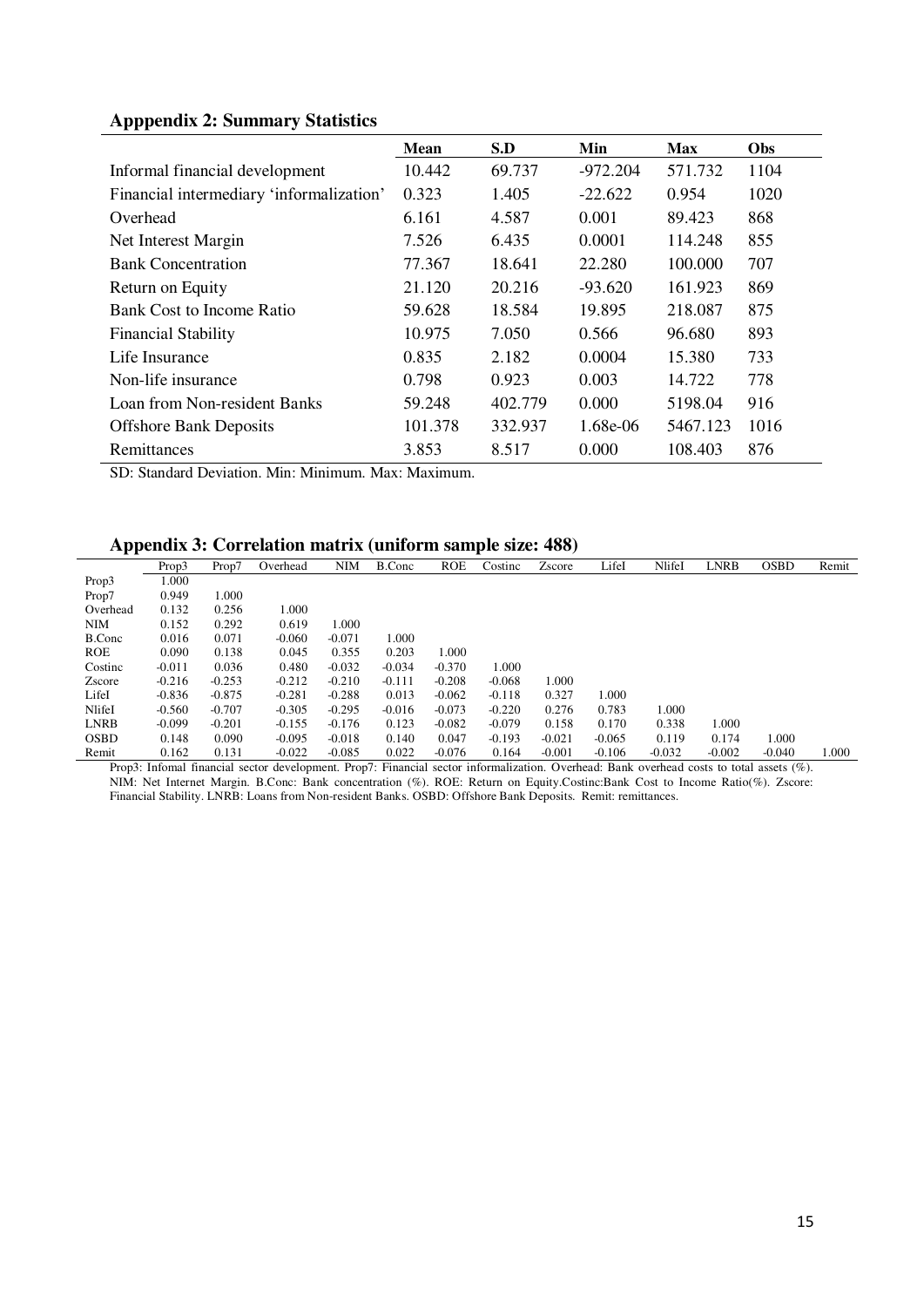### **References**

Allen F., Chakrabarti R., De S., Qian J., and Qian M. (2010). "Law, institutions and finance in China and India", *Emerging Giants. China and India in the World Economy, ed. by OU Press, Rajiv*, pp.125-184.

Allen, F., Qian, M.,&Xie, J., (2019). "Understanding informal financing", *Journal of Financial Intermediation*, *39(July)*, pp.19-33.

An J.,&Lin, C., (2021). "Legal origins and informal financial development"*SSRN 3862205*.

Aryeetey, E. (2008), "Informal finance to formal finance in sub-Saharan Africa: Lessons from Linkage Efforts", Institute of Statistical, Social and Economic Research University of Ghana, Accra, Ghana.

Asongu, S. A., (2013). "Fighting corruption in Africa: do existing corruption-control levels matter?", *International Journal of Development Issues*, 12(1), pp. 36-52.

Asongu, S. A., (2015). "Liberalisation and Financial Sector Competition: A Critical Contribution to the Empirics with an African Assessment", *South African Journal of Economics*, 83(3), pp. 425-451.

Asongu, S. A., (2014). "Financial development dynamic thresholds of financial globalization: Evidence from Africa", *Journal of Economic Studies*, 41(2), pp. 166-195.

Asongu, S. A., (2017). "Assessing marginal, threshold, and net effects of financial globalisation on financial development in Africa", *Journal of Multinational Financial Management*, 40(June), pp. 103-114.

Asongu, S. A. & Acha-Anyi, P. N., (2017). "ICT, conflicts in financial intermediation and financial access: evidence of synergy and threshold effects", *Netnomics*, 18(2-3), pp. 131– 168.

Asongu, S. A., Biekpe, N., &Cassimon, D.,(2020). "Understanding the greater diffusion of mobile money innovations in Africa", *Telecommunications Policy*, 44(8), 102000.

Asongu, S. A., Biekpe, N., &Cassimon, D.,(2021). "On the diffusion of mobile phone innovations for financial inclusion", *Technology in Society*, 65(May), 101542.

Asongu, S. A., & Odhiambo, N. M., (2018). "Information asymmetry, financialization, and financial access", *International Finance*, 21(3), pp. 297-315.

Bagachwa M. S. (1995). "Financial integration and development in Sub-Saharan Africa: A study of informal finance in Tanzania", *ODI Working Paper, 1.*  <https://agris.fao.org/agris-search/search.do?recordID=GB9617756>(Accessed: 23/11/2021).

Bagachwa M. S. D. (1996). "Financial linkage and development in sub-Saharan Africa: a study of formal finance in Tanzania", Working Paper 87, London: Overseas Development Institute.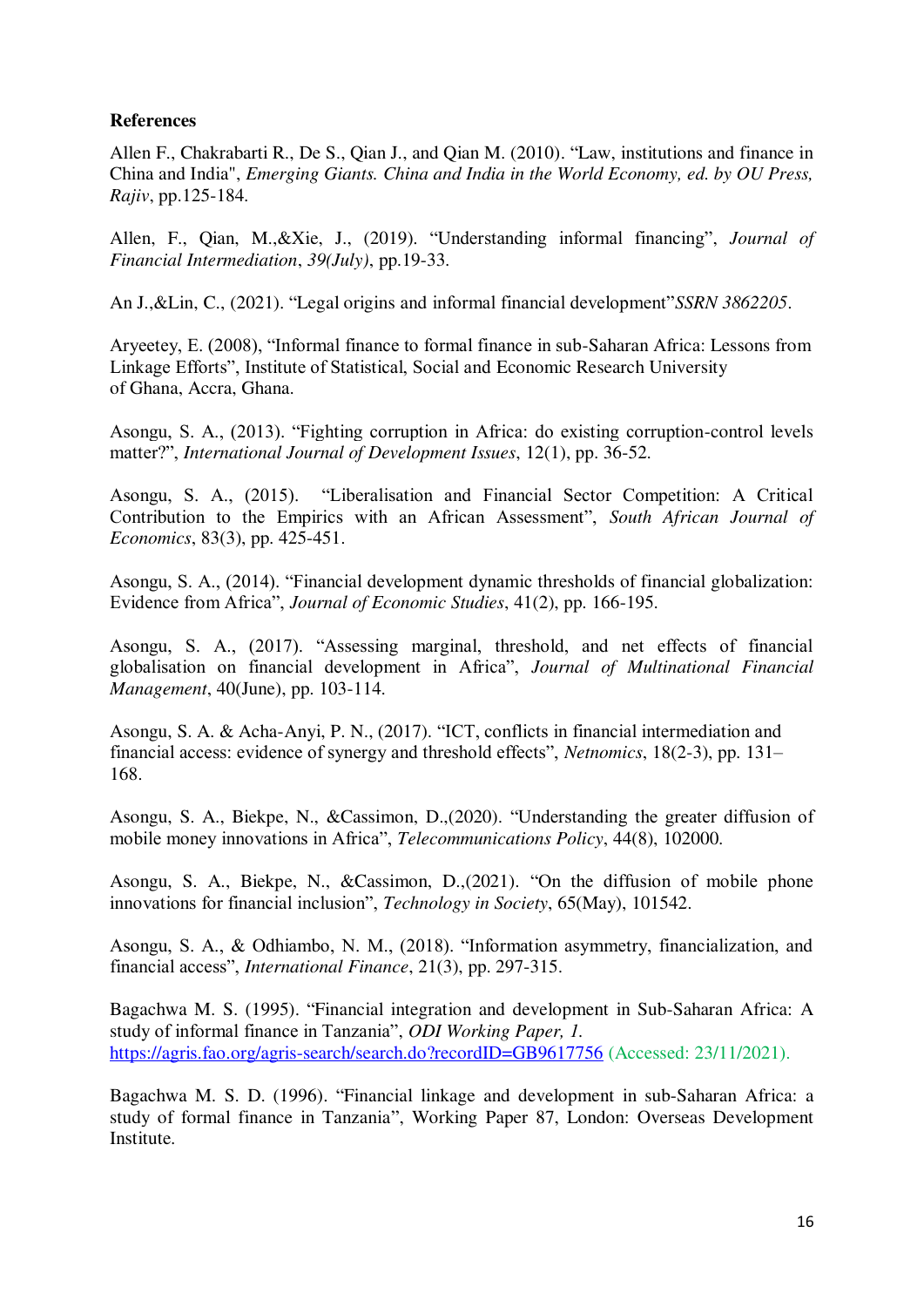Billger, S. M., & Goel, R. K., (2009), "Do existing corruption levels matter in controlling corruption? Cross-country quantile regression estimates", *Journal of Development Economics*, 90(2), pp. 299-305.

Boateng, A., Asongu, S. A., Akamavi, R., &Tchamyou, V. S., (2018). "Information Asymmetry and Market Power in the African Banking Industry", *Journal of Multinational Financial Management*, 44, (March), pp. 69-83.

Campero A. &Kaiser K. (2013) "Access to credit: awareness and use of formal and informal credit institutions", *Working Papers,* 07[.https://www.econstor.eu/handle/10419/83717](https://www.econstor.eu/handle/10419/83717) (Accessed: 23/11/2021).

Cao C., Chan K. C., Hou W., &Jia F. (2019) "Does religion matter to informal finance? Evidence from trade credit in China", *Regional Studies*, *53*(10), pp. 1410-1420.

Deng L., Jiang P., Li, S. &Liao M. (2019) "Social capital and access to informal financeevidence from Chinese private firms", *Accounting and Finance*, *59*(5), pp. 2767-2815.

Ghazala M. (2006) "Rural, informal and micro-finance: sustainable rural and urban development", *worldbank, org./B8COGHMQXL*.

Goodland A., Onumah G., Amadi J.&Griffith, G. (1999) *Rural finance*. Natural Resources Institute. Series No. 1, London.

Klapper, L., & Singer, D., (2015). "The Role of Informal Financial Services in Africa", *Journal of African Economies*, 24(Sup. 1), pp. i12–i31.

Koenker, R., & Bassett, Jr. G., (1978). "Regression quantiles", *Econometrica*, 46(1), pp. 33- 50.

Koenker, R., &Hallock, F.K., (2001), "Quantile regression", *Journal of Economic Perspectives*, 15(4), pp.143-156.

McKinnon R.I.(1973). *Money and capital in economic development*, BrookmgsInstttutton, Washmgton, DC.

Nto, P. O. O., Mbanasor, J. A., &Nwaru, J. C. (2011) "Analysis of risk among agribusiness enterprises investment in Abia State, Nigeria", *Journal of Economics and International Finance*, *3*(3), pp. 187-197.

Sambe N., Korna J. M. &Abanyam N. L. (2013). "The effects of informal financial institutions on the socio-economic development of Adikpo Town", *International Journal of Business and Social Science*, *4*(15), pp. 75-82.

Sekyi S., Domanban P. B. &Honya G. K. (2019) 'The impact of informal credit on rural agricultural productivity in the savannah ecological zone of Ghana', *African Journal of Economic and Management Studies*, 11(2), pp. 301-315

Shaw E. S. (1973), *Financial deepenmg in economic development*, Oxford Universtty Press, New York.